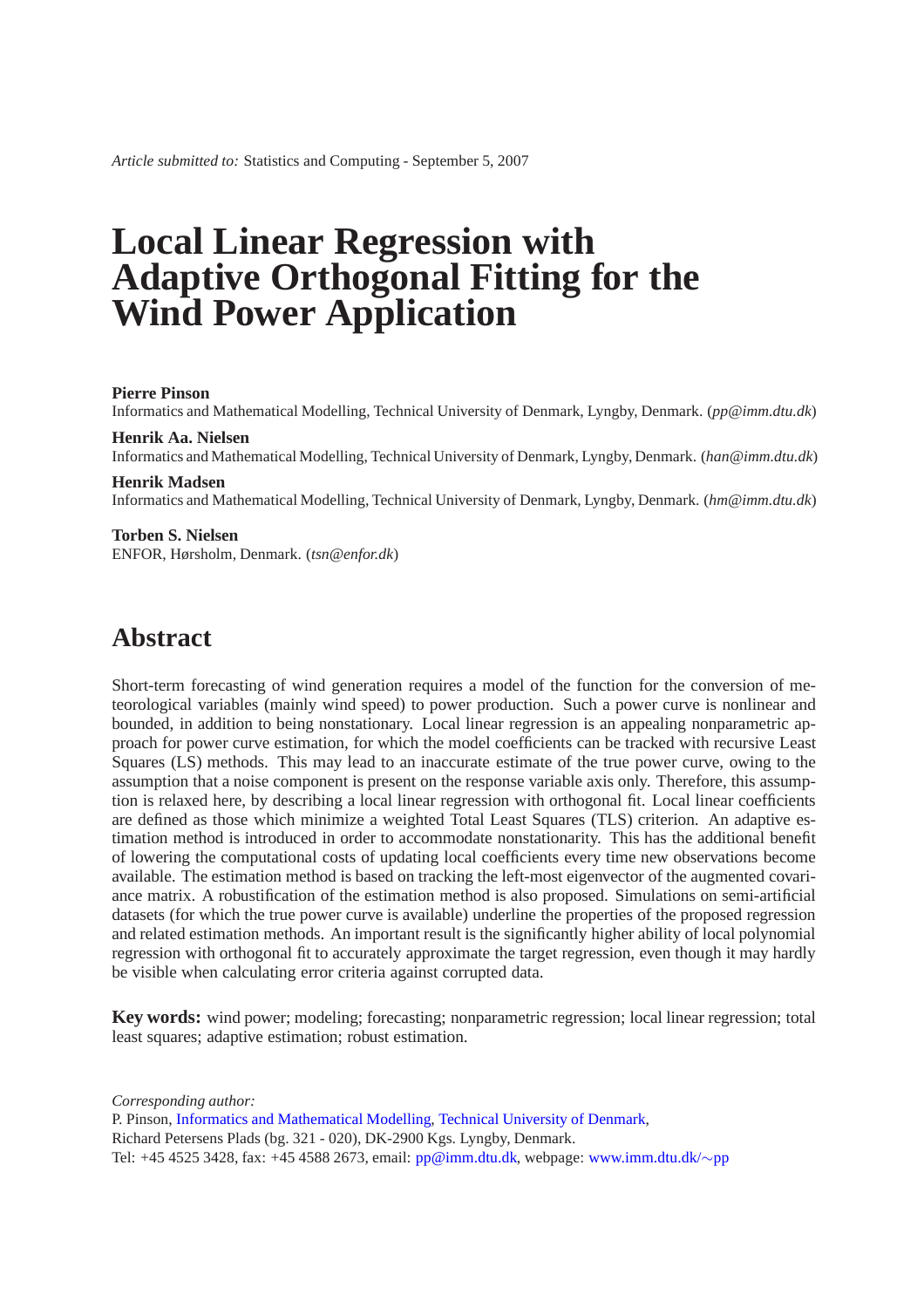## **1 Introduction**

Wind power is a renewable energy that now represents a significant part of the electricity generation mix in a number of European countries. This phenomenon is not only limited to Europe, as the installation of important wind power capacities is also being discussed and planned in rapidly developing countries such as China, India or Brazil. However, large scale integration of wind generation causes difficulties in the management of a power system, owing to its variability and limited predictability. An additional challenge is to conciliate this integration with the on-going deregulation of the European electricity markets. Increasing the value of wind generation through improving the performance of prediction systems is one of the priorities in wind energy research for the coming years [\(Thor and Weis-Taylor 2002](#page-19-0)). A status report on wind power forecasting has been published in [\(Giebel](#page-18-0) *et al.* [2003\)](#page-18-0).

Short-term predictions of wind power production at a given site, say up to 48-72 hours ahead, are commonly produced by using as input predictions of relevant meteorological variables, provided by a meteorological office. Relevant meteorological variables obviously include wind speed, but also wind direction, air density or temperature. Forecasts of meteorological variables are converted to power forecasts by passing them through the so-called wind farm power curve. From a statistical point of view, the challenge here is to estimate this conversion function, which is nonlinear and bounded, in addition to being nonstationary due to e.g. changes in the site environment, seasonality or climate change.

Local polynomial regression is an appealing nonparametric approach to modeling a wind farm power curve, for which the model coefficients can be adaptively estimated with recursive Least Squares (LS) methods, see e.g. [\(Nielsen](#page-19-1) *et al.* [2002,](#page-19-1) [Sanchez 2006](#page-19-2)). An assumption when applying LS estimation methods is that a noise component is present in the response variable only, i.e. the power output in our case. However, it appears unlikely that the forecasts of meteorological variables used as input do not have an error component. Recently, *[Pinson](#page-19-3) et al.* [\(2007\)](#page-19-3) showed that the application of local polynomial regression with LS fit may yield somewhat inaccurate estimate of the true conversion function, even though it may still be appropriate for point prediction purposes where error measures are calculated against noisy response data [\(Jonsson](#page-18-1) [1994\)](#page-18-1). Our aim here is to describe a method that provides better estimates of the true conversion function, by relaxing the assumption that the noise component is only on the response variable. This work is motivated by the current research efforts on wind power ensemble forecasting [\(Giebel 2005](#page-18-2), and references therein). More particularly, [Nielsen](#page-19-4) *et al.* [\(2006\)](#page-19-4) concluded that a better understanding of the ability of various estimators to approximate the true regression function that defines a wind farm power curve is needed to improve ensemble predictions of wind generation.

Our approach has been developed with local linear regression as a basis, in order to obtain a nonparametric estimate of the nonlinear power curve. Howver, in contrast to classical LS estimation, the coefficients of the local linear models are then orthogonally fitted by using a Total Least Squares (TLS) criterion. Developments towards the fitting of a linear model with a TLS criterion can be traced back to the works by [Golub and Van Loan](#page-18-3) [\(1980](#page-18-3)). This is used here in a nonparametric regression framework to fit local linear models. The aim of this approach is hence similar to that of principal curves, as introduced by [Hastie and Stuetzle](#page-18-4) [\(1989\)](#page-18-4)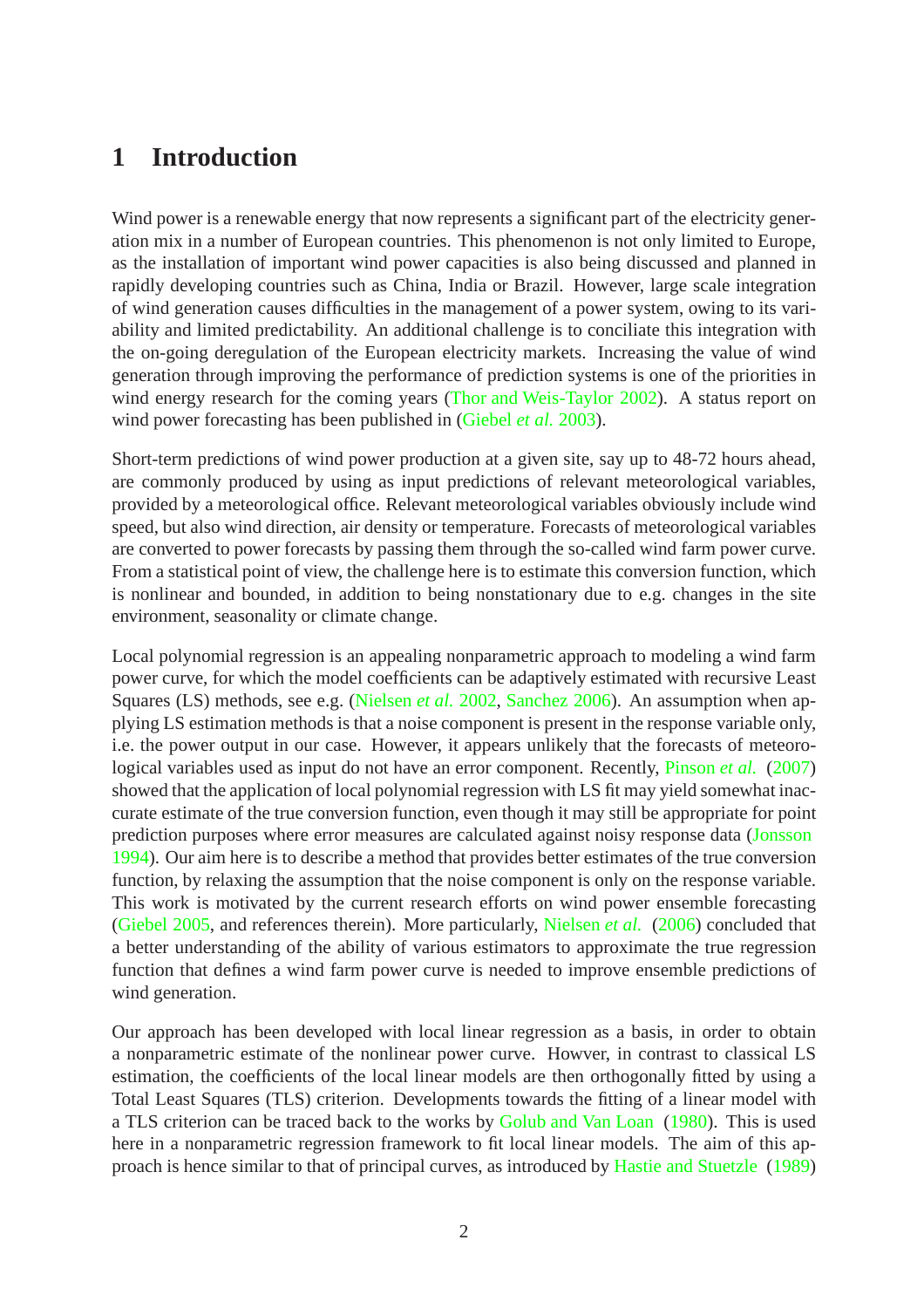and subsequently discussed by [Tibshirani](#page-19-5) [\(1992\)](#page-19-5), [Verbeek](#page-19-6) *et al.* [\(2002](#page-19-6)), and [Einbeck](#page-18-5) *et al.* [\(2005\)](#page-18-5), among others: it is to locally minimize the distance between observations and the estimated nonparametric regression function. In order to accommodate nonstationarity, an adaptive estimation method is introduced which, for each local linear model, is based on tracking the left-most eigenvector of the augmented covariance matrix. Adaptivity in time is ensured by exponential forgetting of past observations. Since in practice noise distributions may be skewed and heavy-tailed in addition to not being Gaussian, a robust version of the estimation method is presented for estimates that would be less affected by such noise characteristics.

The paper is structured as follows. The proposed local linear regression with orthogonal fitting is defined in Section [2.](#page-2-0) The issue of adaptive estimation of the local model coefficients for this regression is then addressed in Section [3.](#page-5-0) In Section [4,](#page-9-0) the proposal for robustification of the previously introduced estimation method is described. The properties of the regression and estimation methods are demonstrated in Section [5.](#page-11-0) Simulations are based on semi-artificial data. They are primarily produced by passing real-world wind speed data through a modelled power curve in order to obtain noise-free power data. Both wind speed and power data are then corrupted to generate realistic datasets of wind speed forecasts and corresponding power measurements. The use of such datasets will allow us to demonstrate that the proposed method is better able to approximate the target regression when noise is present in both wind speed and power variables, since the target regression is indeed available. Concluding remarks in Section [6](#page-16-0) end the paper.

## <span id="page-2-0"></span>**2 Definition of the regression**

Focus is given to the case for which wind speed is the unique explanatory variable, and thus for which the regression function to be estimated is that for the conversion of wind speed to power production. However, the methodology described hereafter can be generalized to the case of multiple explanatory variables, e.g. wind speed and direction. Let  $\{y_i\}, i = 1, \ldots, n$ , be the time-series of measured power production, and  $\{u_i\}$ ,  $i = 1, \ldots, n$ , that of wind speed forecasts for the same points in time. Both  $\{y_i\}$  and  $\{u_i\}$  include a noise component originating from on-site measuring devices and prediction errors, respectively,

<span id="page-2-1"></span>
$$
u_i = u_i^* + \xi_i, \qquad i = 1, \dots, n
$$
 (1)

$$
y_i = y_i^* + \varepsilon_i, \qquad i = 1, \dots, n
$$
 (2)

where  $\{u_i^*\}$  $\{y_i^*\}$  and  $\{y_i^*\}$  $i$ } are seen as the time-series of the true underlying wind speed and power variables, while  $\{\xi_i\}$  and  $\{\varepsilon_i\}$  are sequences of mutually independent random variables, centred and with finite variance, also independent of  $u_i^*$  $i$ . It is assumed that a regression model relates the true underlying wind speed and power variables

<span id="page-2-2"></span>
$$
y_i^* = g(u_i^*), \qquad i = 1, \dots, n
$$
 (3)

where q is a nonlinear function to be estimated. Note that q may also be considered as nonstationary.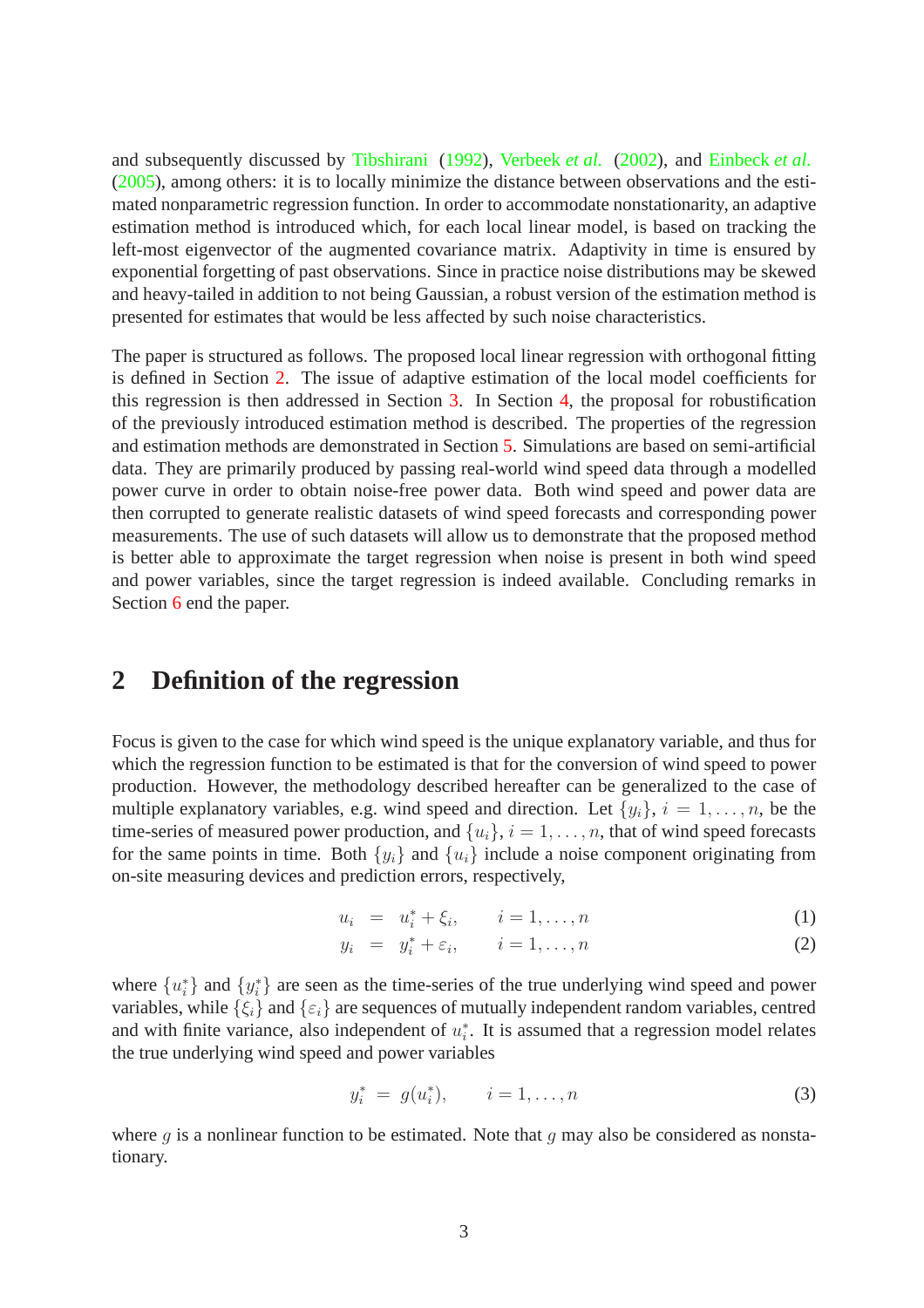One recognizes in [\(1\)](#page-2-1)-[\(3\)](#page-2-2) a nonparametric regression problem with errors in variables. In contrast to the approaches described in e.g. [\(Fan and Truong 1993,](#page-18-6) [Carrol](#page-18-7) *et al.* [1999\)](#page-18-7), the following does not require any form of knowledge on the variance of measurement error in explanatory variables. It is chosen instead to follow the concept of self-consistency, initially introduced by [Hastie and Stuetzle](#page-18-4) [\(1989\)](#page-18-4) and subsequently generalized by [Tarpey and Flury](#page-19-7) [\(1996\)](#page-19-7) and [Delicado](#page-18-8) [\(2001\)](#page-18-8). Such a concept exhibits the statistical property of a smooth curve in the 'middle' of all points that orthogonally project onto it. The local scatter of data hence imposes the nonlinear dependency between noises in explanatory and response variables. Theoretical developments related to self-consistency and regression are available in [\(Hastie and Stuetzle 1989,](#page-18-4) [Tarpey and Flury 1996\)](#page-19-7). Local linear regression is used here to define  $q$  as a smooth curve in a nonparametric framework. It consists of estimating a vector of coefficients for local linear models to be fitted at a certain number of "fitting points" [\(Cleveland and Devlin 1988\)](#page-18-9), i.e. for some specific wind speed values. Then, the local linear models are fitted with a weighted TLS criterion in order to minimize the Euclidian distance between data points and their orthogonal projections onto the regression curve.

#### **2.1 Local linear models and estimates**

Let us focus on a single fitting point  $\tilde{u}$ , defined on the range of wind speed values. A first-order Taylor expansion of q at  $\tilde{u}$  is

$$
g(\tilde{u} + \delta u) = g(\tilde{u}) + \nabla g(\tilde{u})\delta u + o(\delta u)
$$
\n(4)

<span id="page-3-0"></span>with  $\delta u$  being a small deviation from  $\tilde{u}$ . Assuming that q is sufficiently smooth, such Taylor expansion can serve for local approximation  $q$  with linear polynomials. Write

$$
\boldsymbol{\phi} = \boldsymbol{\phi}(\tilde{u}) = [\phi_0(\tilde{u}) \; \phi_1(\tilde{u})]^\top \tag{5}
$$

the vector of local model coefficients at  $\tilde{u}$ . [.]<sup> $\top$ </sup> stands for the transposition operator. For obvious dependence of the local model coefficients on the chosen fitting point, and in order to alleviate notations, the dependence on  $\tilde{u}$  is omitted in the following, unless absolutely necessary. For a given observation  $u_i$  close to  $\tilde{u}$ , write  $\begin{bmatrix} 1 & u_i - \tilde{u} \end{bmatrix}^\top$  the column vector corresponding to the first-order polynomial evaluated at  $u_i - \tilde{u}$ . Then, if discarding the remaining term ∘( $\delta$ **u**) in [\(4\)](#page-3-0), it becomes

<span id="page-3-1"></span>
$$
g(u_i) = \begin{bmatrix} 1 & u_i - \tilde{u} \end{bmatrix}^\top \boldsymbol{\phi} \tag{6}
$$

The coefficients  $\phi_0$  and  $\phi_1$  thus correspond to the value and first-order derivative of g at  $\tilde{u}$ , respectively.

For a dataset of size *n*, the local linear model of [\(6\)](#page-3-1) is fitted at  $\tilde{u}$  by expressing the model estimates  $\hat{\phi}$  as those which minimize

$$
\hat{\boldsymbol{\phi}} = \argmin_{\boldsymbol{\phi}} S(\boldsymbol{\phi}) = \argmin_{\boldsymbol{\phi}} \sum_{i=1}^{n} w_i \rho(\epsilon_i)
$$
\n(7)

<span id="page-3-2"></span>where  $\rho$  is a criterion that defines the loss associated with a model residual  $\epsilon_i$  , and  $w_i$  is a weight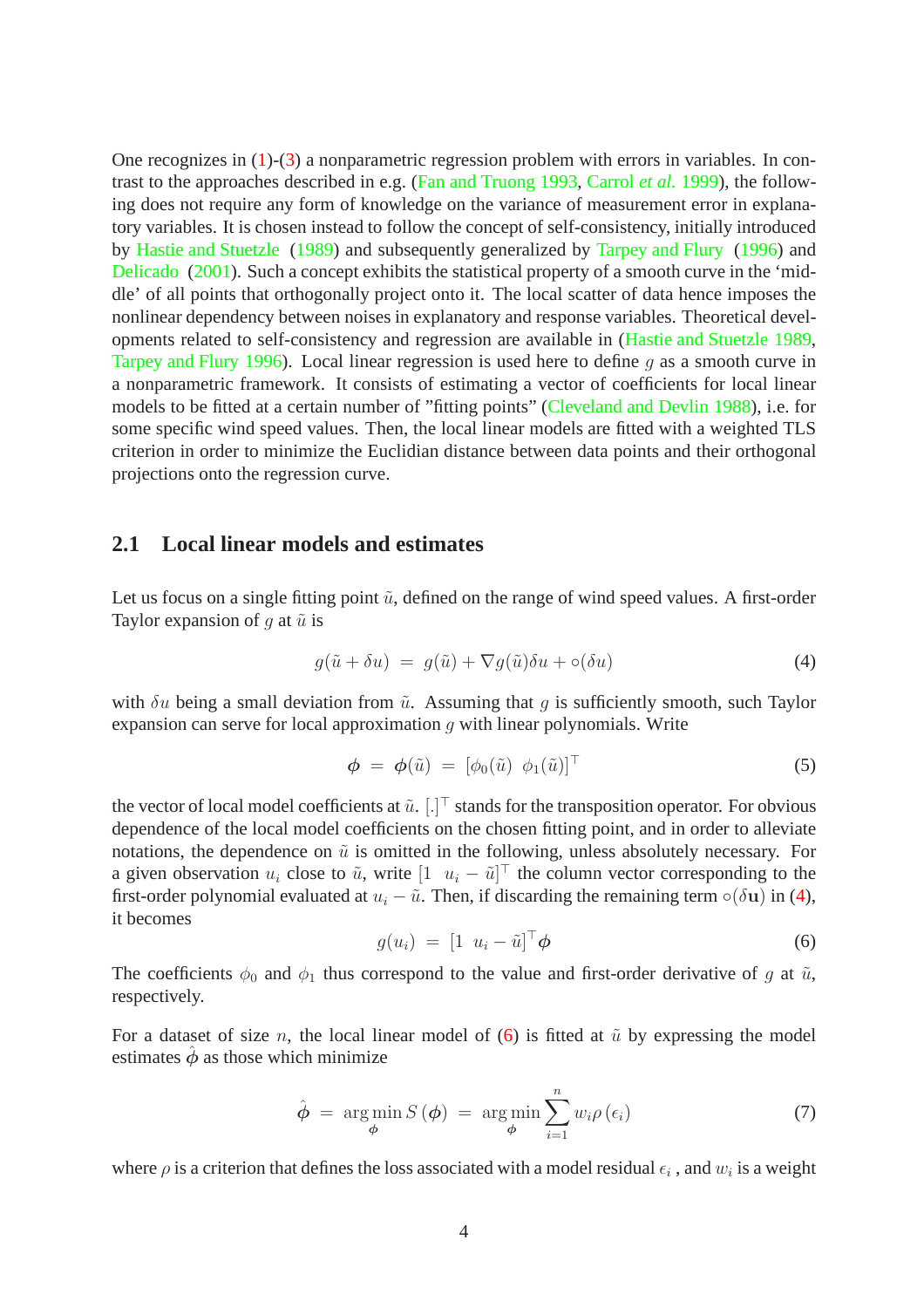that defines the importance to give to  $\epsilon_i$  while considering the fitting point  $\tilde{u}$ . Finally, provided that a local linear model is fitted at a certain number of fitting points, the local polynomial regression for any wind speed value can be obtained by linear-type interpolation of the  $\phi_0$ coefficients estimated at every fitting point.

#### **2.2 Orthogonal fitting of local linear models**

Fitting local linear models with an LS criterion corresponds to the case for which in [\(7\)](#page-3-2)  $\rho$  is a quadratic criterion, i.e.  $\rho(\epsilon) = \epsilon^2$ , and for which the model residual  $\epsilon_i$  for time step i is calculated as  $\epsilon_i = y_i - [1 \ u_i - \tilde{u}]^\top \phi$ . This means that a residual is defined by considering a distance on the response variable axis only (cf. Fig. [1,](#page-20-0) dashed line). Similarly,  $w_i$  is given by a function of the distance between the wind speed observation  $u_i$  and the fitting point  $\tilde{u}$  [\(Cleveland and Devlin](#page-18-9) [1988,](#page-18-9) [Nielsen](#page-19-8) *et al.* [2000](#page-19-8)).

In contrast, the curve that passes through the 'middle' of the data points is defined as that which minimizes the Euclidean distance between the data points and the regression line *l*. Denote by  $\tilde{p}$  the localization of the fitting point on *l*. Such regression line is parameterized by the vector of local coefficients  $\phi = [\phi_0 \quad \phi_1]^\top$  estimated at  $\tilde{u}$ .  $\phi_0$  corresponds to the y-value at  $\tilde{u}$ , while  $\phi_1$  relates to the slope of the regression line. For a given data point  $p_i = (u_i, y_i)$ , the Euclidian distance between  $p_i$  and l is given by that between  $p_i$  and its orthogonal projection  $p_i^{\perp}$  on l. This corresponds to the dash-dotted lines in Fig. [1.](#page-20-0) The orthogonal projection  $p_i^{\perp}$  $\frac{1}{i}$  exists and is unique, ensuring the existence and uniqueness of the proposed regression. Introduction to orthogonal fitting of linear models can be found in e.g. [\(de Groen 1996,](#page-18-10) [Felus 2004\)](#page-18-11).

#### —– *Here is Fig. 1* —–

Let  $d_{\perp}(p_i, l)$  denote the Euclidean distance between  $p_i$  and its orthogonal projection  $p_i^{\perp}$  $\frac{1}{i}$  on l. When aiming at orthogonally fitting the local linear models, the model residual  $\epsilon_i^{\perp}$  $\frac{1}{i}$  related to the wind speed and power observations at time step  $i$  is readily given by

<span id="page-4-0"></span>
$$
\epsilon_i^{\perp} = d_{\perp}(p_i, l), \qquad i = 1, \dots, n
$$
\n(8)

Then, the objective function to be minimized in order to obtain the estimates of the local coefficients satisfying the orthogonal fit follows the general form of [\(7\)](#page-3-2),

<span id="page-4-1"></span>
$$
S^{\perp}(\boldsymbol{\phi}) = \sum_{i=1}^{n} w_i^{\perp} \rho \left( \epsilon_i^{\perp} \right) \tag{9}
$$

where  $\rho$  is a quadratic criterion, but where the model residuals are defined by [\(8\)](#page-4-0). Moreover, the definition of the weight  $w_i^{\perp}$  $i<sub>i</sub>$  to give to the model residual at time i should be different from that used for LS fitting. Indeed, it appears reasonable here to have  $w_i^{\perp}$  $\frac{1}{i}$  as a function of the distance between  $\tilde{p}$  and  $p_i$ , but along l. This distance, denoted by  $d_l(\tilde{p}, p_i)$ , is that between  $\tilde{p}$  and  $p_i^{\perp}$  $\frac{1}{i}$ . The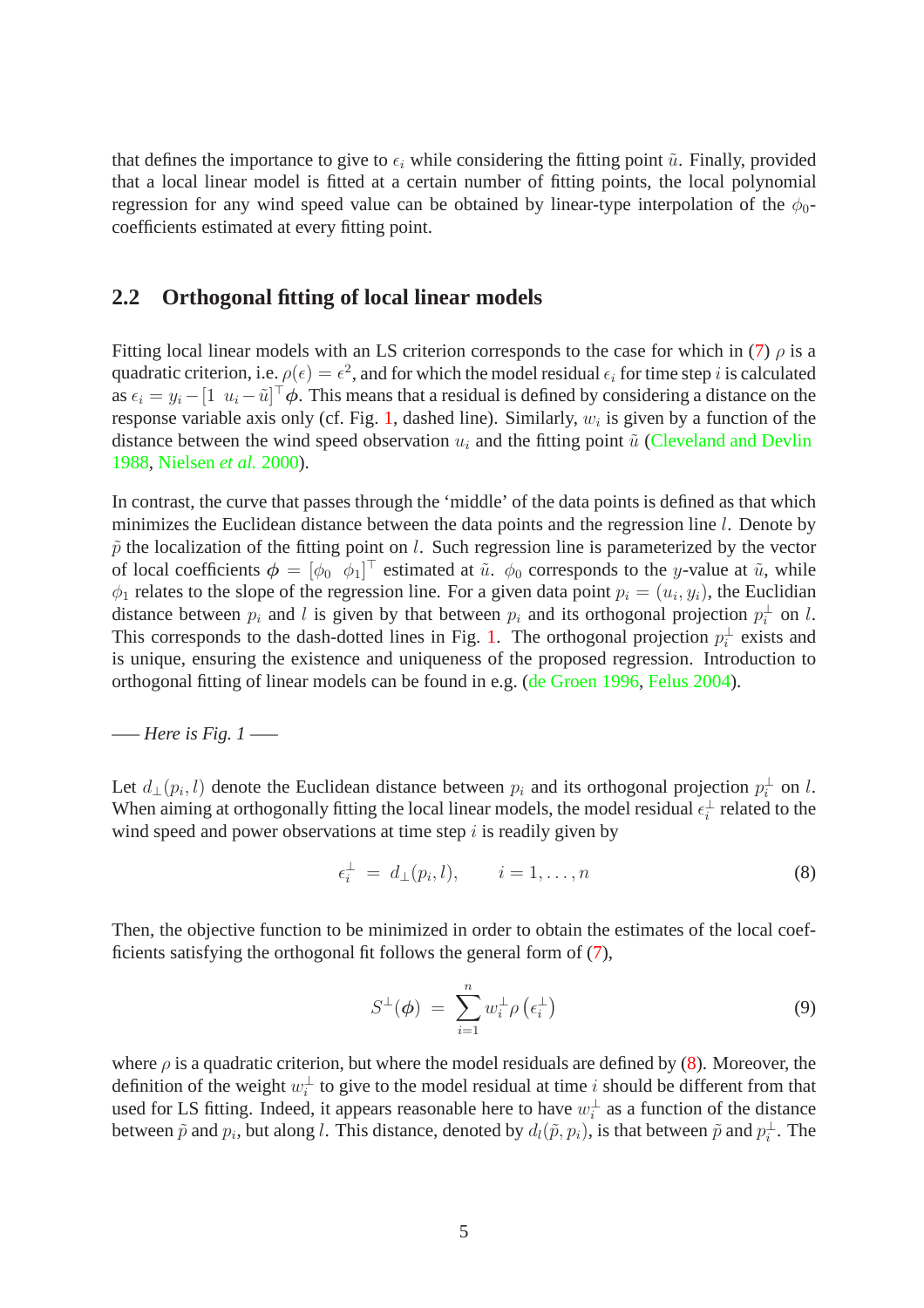<span id="page-5-1"></span>weight  $w_i^{\perp}$  $i<sub>i</sub>$  can then be obtained e.g. with

$$
w_i^{\perp} = w_i^{\perp}(l) = \eta\left(\frac{d_l(\tilde{p}, p_i)}{h}\right), \qquad i = 1, \dots, n \tag{10}
$$

where h is the chosen bandwidth for that fitting point, and  $\eta$  is a Kernel function like the tricube function, for instance,

$$
\eta: x \in \mathbb{R}^+ \to \eta(x) \in [0, 1], \ \eta(x) = \begin{cases} (1 - x^3)^3, & x \in [0, 1] \\ 0, & x > 1 \end{cases}
$$
 (11)

Finally, the regression curve is defined at each fitting point by the estimates of the local model coefficients that minimize [\(9\)](#page-4-1), i.e.

<span id="page-5-2"></span>
$$
\hat{\boldsymbol{\phi}}^{\perp} = \argmin_{\boldsymbol{\phi}} S^{\perp}(\boldsymbol{\phi}) \tag{12}
$$

Note that a usual linear model can easily be orthogonally fitted with the methods presented in e.g. [\(Golub and Van Loan 1980](#page-18-3)). However, the definition [\(10\)](#page-5-1) of the local weights means that such weights are actually a function of the model estimates themselves. This yields a complex nonlinear optimization problem which, to our knowledge, has not been treated in the relevant literature.

### <span id="page-5-0"></span>**3 Adaptive estimation of local model coefficients**

For the wind power application the target regression  $q$  may be seen as nonstationary, though slowly varying. The relation between the wind at a wind farm and the resulting power production evolves with time, due to e.g. ageing of the turbines. In addition, for real-world applications in an online setting, when estimating the local model coefficients one does not want to consider the whole set of available observations every time new observations become available. This calls for the development of a recursive estimation method that permits tracking of the local model coefficients. Another advantage of such a method is to reduce the computational cost of estimation. Hereafter, it is considered that at time n a set of n past observations is available for each time-series, and thus that the dataset grows as time increases. The proposed estimation method follows from the fact that the coefficients of a linear model such as those in [\(12\)](#page-5-2) can be expressed as a function of the smallest singular value and the related singular vector of the augmented data matrix. For proofs and more details regarding singular value decomposition, refer to [\(Golub and Van Loan 1980](#page-18-3), [1996](#page-18-12)).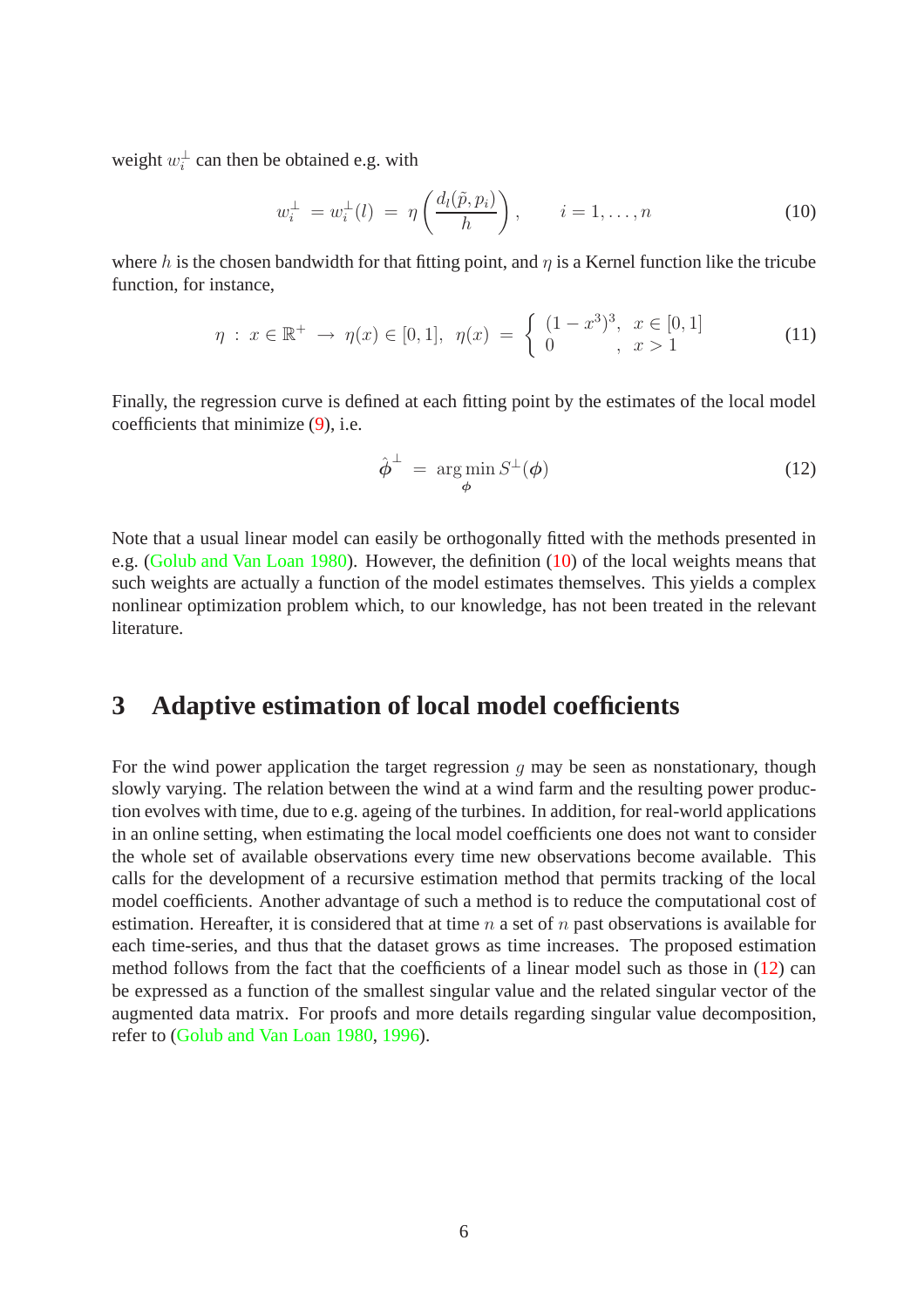#### **3.1 Formulation of the time-dependent objective function**

Denote by  $\hat{\phi}_n^{\perp}$  $\overline{n}$  the estimate of the local model coefficients at time *n*. The objective function to be minimized for estimating  $\hat{\phi}_n^{\perp}$  $\frac{1}{n}$  is a modified version of that given in [\(9\)](#page-4-1),

$$
\hat{\boldsymbol{\phi}}_n^{\perp} = \operatorname*{arg\,min}_{\boldsymbol{\phi}_n} S_n^{\perp}(\boldsymbol{\phi}_n) = \operatorname*{arg\,min}_{\boldsymbol{\phi}_n} \sum_{i=1}^n \beta_n(i) w_i^{\perp} \rho \left( \epsilon_i^{\perp} \right) \tag{13}
$$

<span id="page-6-0"></span>where  $\epsilon_i^{\perp}$  $\frac{1}{i}$  and  $w_i^{\perp}$  $i<sub>i</sub>$  are the model residual and related weight at time step i, as introduced in [\(8\)](#page-4-0) and [\(10\)](#page-5-1). In the following,  $l_n$  denotes the regression line defined by  $\phi_n$ . In the above,  $\beta_n$  is a function that permits the exponential forgetting of past observations. This is defined as

$$
\beta_n(i) = \begin{cases} \lambda_i^{\text{eff}} \beta_{n-1}(i-1), & 1 \le i \le n-1 \\ 1, & i = n \end{cases}
$$
\n(14)

<span id="page-6-3"></span>where  $\lambda_i^{\text{eff}}$  is the effective forgetting factor, as originally introduced by [Nielsen](#page-19-8) *et al.* [\(2000\)](#page-19-8).  $\lambda_i^{\text{eff}}$  is such that exponential forgetting is applied to an observation if and only if that observation lies in the vicinity of the fitting point  $\tilde{u}$ . The vicinity is in turn controlled by the bandwidth parameter  $h$ . The effective forgetting factor is hereby defined as

<span id="page-6-2"></span>
$$
\lambda_i^{\text{eff}} = 1 - (1 - \lambda) w_i^{\perp} \tag{15}
$$

where  $\lambda$  is the user-defined forgetting factor,  $0 < \lambda < 1$ . Note that in the stationary case, one does not want to downweight past observations. Then,  $\lambda$  is set to  $\lambda = 1$ , resulting in  $\beta_n(i) = 1, \forall n, i.$ 

#### **3.2 Updating of the estimates at a given time**

An important assumption for using this recursive procedure is that the estimate  $\hat{\phi}_{n-1}^{\perp}$  of the local coefficients at time  $n - 1$  is the optimal estimate, i.e. that which minimizes the objective function formulated in  $(13)$ . Also, it is considered that the true regression model g is slowly varying, and thus that the estimates  $\hat{\phi}_n^{\perp}$  $\frac{1}{n-1}$  and  $\hat{\boldsymbol{\phi}}_n^{\perp}$  $\overline{n}$  are very similar. Therefore, denoting  $l_n$  and  $l_{n-1}$  by the estimated regression lines at times n and  $n-1$ , and by denoting  $\tilde{p}_n$  and  $\tilde{p}_{n-1}$  as the location of the fitting point on these lines, we have

$$
d_{l_n}(\tilde{p}_n, p_i) \simeq d_{l_{n-1}}(\tilde{p}_{n-1}, p_i) \tag{16}
$$

at least for the last few time steps  $i$ , i.e. those related to model residuals only slightly downweighted by exponential forgetting. Consequently, this translates to

<span id="page-6-1"></span>
$$
w_i^{\perp}(l_n) \simeq w_i^{\perp}(l_{n-1}) \tag{17}
$$

again for at least a number of *i*-values, *i* being inferior though when it approaches *n*. Such an approximation allows us to use at time  $n$  the last regression line for assigning a weight (as defined in [\(10\)](#page-5-1)) to the new observations to be considered.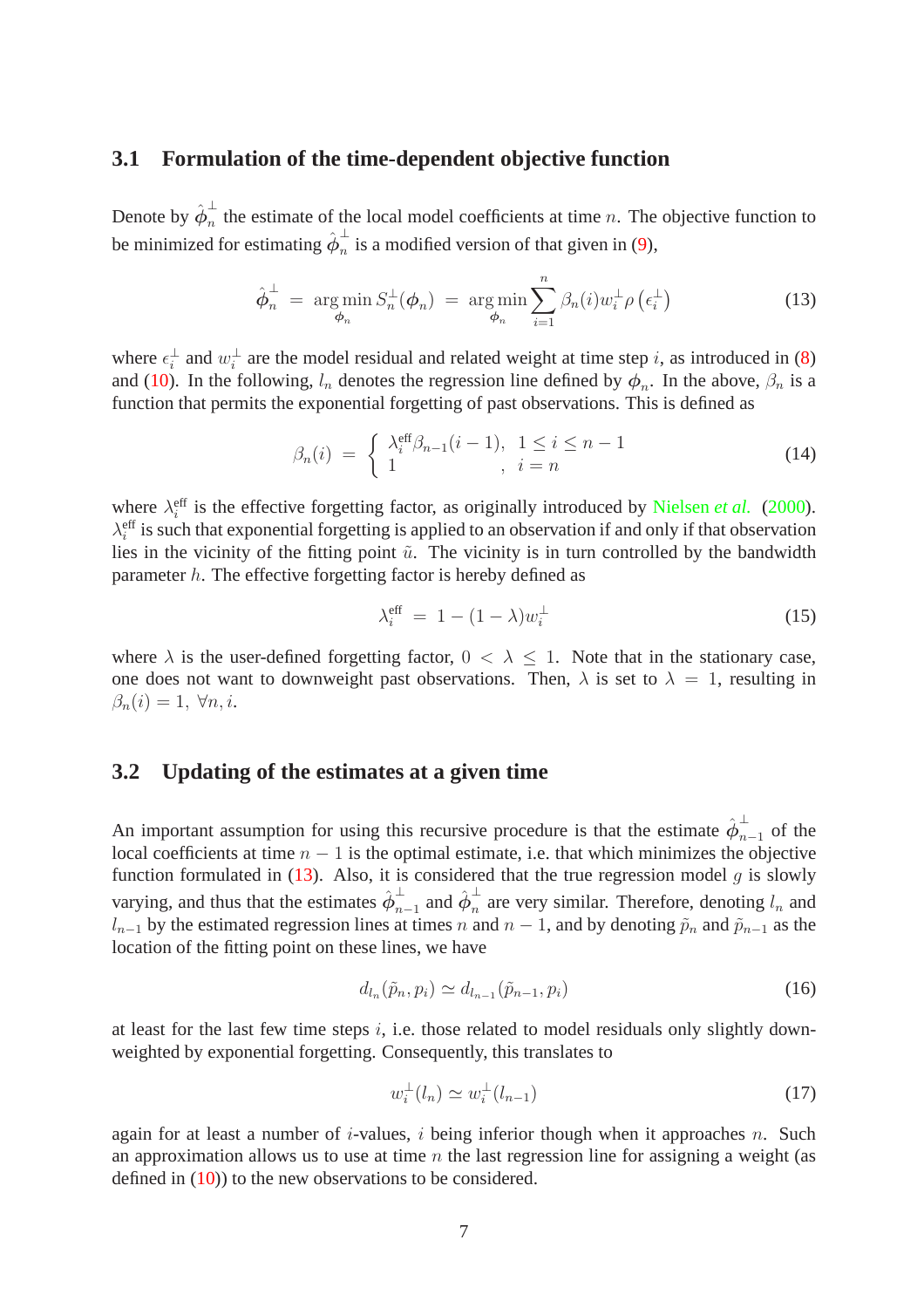Denote by  $A_n \in \mathbb{R}^{n \times 2}$  the data matrix at time *n*, i.e. the matrix whose *i*<sup>th</sup> row contains the vector of observations  $[1 \ u_i - \tilde{u}]$  at time  $i, i = 1, \ldots, n$ . Consequently, the so-called augmented data matrix  $A_n^+ \in \mathbb{R}^{n \times 3}$  is defined as

$$
\mathbf{A}_n^+ = \mathbf{W}_n^{\ \frac{1}{2}} [\mathbf{A}_n \ \ y_n] \tag{18}
$$

that is, the data matrix to which is added a right column corresponding to the vector of power observations, subsequently multiplied by the square root of the weight matrix  $\mathbf{W}_n \in \mathbb{R}^{n \times n}$ .  $W_n$  is a diagonal matrix whose  $i^{\text{th}}$  element on the diagonal is the weight  $w_i^{\perp}$  $i<sup>L</sup>$  given to the  $i<sup>th</sup>$ observation.

The recursive estimation method follows from the idea that the SVD of the augmented data matrix  $A_n^+$  is related to the eigenvalue decomposition (EVD) of the augmented inverse covariance matrix  $\mathbf{R}_n^+ = \mathbf{A}_n^{+T} \mathbf{A}_n^+$ . Indeed, if the singular value decomposition of  $\mathbf{A}_n^+$  is

$$
\mathbf{U}_n^\top \mathbf{A}_n^+ \mathbf{V}_n = \mathbf{D}_n \tag{19}
$$

where  $U_n$  and  $V_n$  are orthogonal matrices of appropriate dimensions, then we readily have

$$
\mathbf{V}_n^\top \mathbf{R}_n^+ \mathbf{V}_n = \mathbf{D}_n^2 \tag{20}
$$

This means that the smallest singular value  $\varrho_n$  of  $A_n^+$  is equal to the square root of the smallest eigenvalue of  $\mathbb{R}_n^+$ . And, the right-most singular vector  $\mathbf{v}_n$  of  $\mathbb{A}_n^+$  corresponds to the rightmost eigenvector of  $\mathbf{R}_n^+$ . Consequently, recursively estimating  $\phi_n^{\perp}$  $\frac{1}{n}$  can be done by tracking the smallest eigenvalue (and related eigenvector) of  $\mathbb{R}_n^+$ . Several methods are available in the literature for recursive updating of  $\mathbf{R}_n^+$  and recursive estimation of its eigenvalues, see for instance [\(Ljung](#page-19-9) *et al.* [1978,](#page-19-9) [Yu 1991\)](#page-19-10).

Here, the method employed is based on the updating of the augmented covariance matrix  $P_n^+$ . Since the largest eigenvalue  $\nu_n$  of  $\mathbf{P}_n^+$  is equal to the inverse of the smallest eigenvalue of  $\mathbf{R}_n^+$ , it is clear that

$$
\varrho_n = \nu_n^{-\frac{1}{2}} \tag{21}
$$

and consequently, tracking the right-most eigenvector of  $\mathbb{R}_n^+$  is equivalent to tracking the leftmost eigenvector of  $\mathbf{P}_n^+$ .

In a first stage, it is necessary to update the augmented covariance matrix  $\mathbf{P}_{n-1}^+$  as new observations become available. Write  $z_n$  the augmented vector of observations at time n, centered on  $\tilde{u}$ ,

$$
\mathbf{z}_n = \begin{bmatrix} 1 & u_n - \tilde{u} & y_n \end{bmatrix}^\top \tag{22}
$$

In parallel, the weight  $w_n^{\perp}$  $\frac{1}{n}(l_n)$  to assign to  $\mathbf{z}_n$  is approximated with  $w_n^{\perp}$  $\frac{1}{n}(l_{n-1})$ , following [\(17\)](#page-6-1). The effective forgetting factor  $\lambda_n^{\text{eff}}$  is consequently computed using [\(15\)](#page-6-2).

<span id="page-7-0"></span>An update of the augmented covariance matrix  $\mathbf{P}_n^+$  at time n can be obtained by using the matrix inversion lemma (see e.g. [\(Madsen 2006,](#page-19-11) p. 245))

$$
\mathbf{P}_n^+ = \frac{1}{\lambda_n^{\text{eff}}} \left[ \mathbf{P}_{n-1}^+ - \gamma_n \frac{\mathbf{P}_{n-1}^+ \mathbf{Z}_n \mathbf{Z}_n^\top \mathbf{P}_{n-1}^+}{1 + \gamma_n \mathbf{Z}_n^\top \mathbf{P}_{n-1}^+ \mathbf{Z}_n} \right] \tag{23}
$$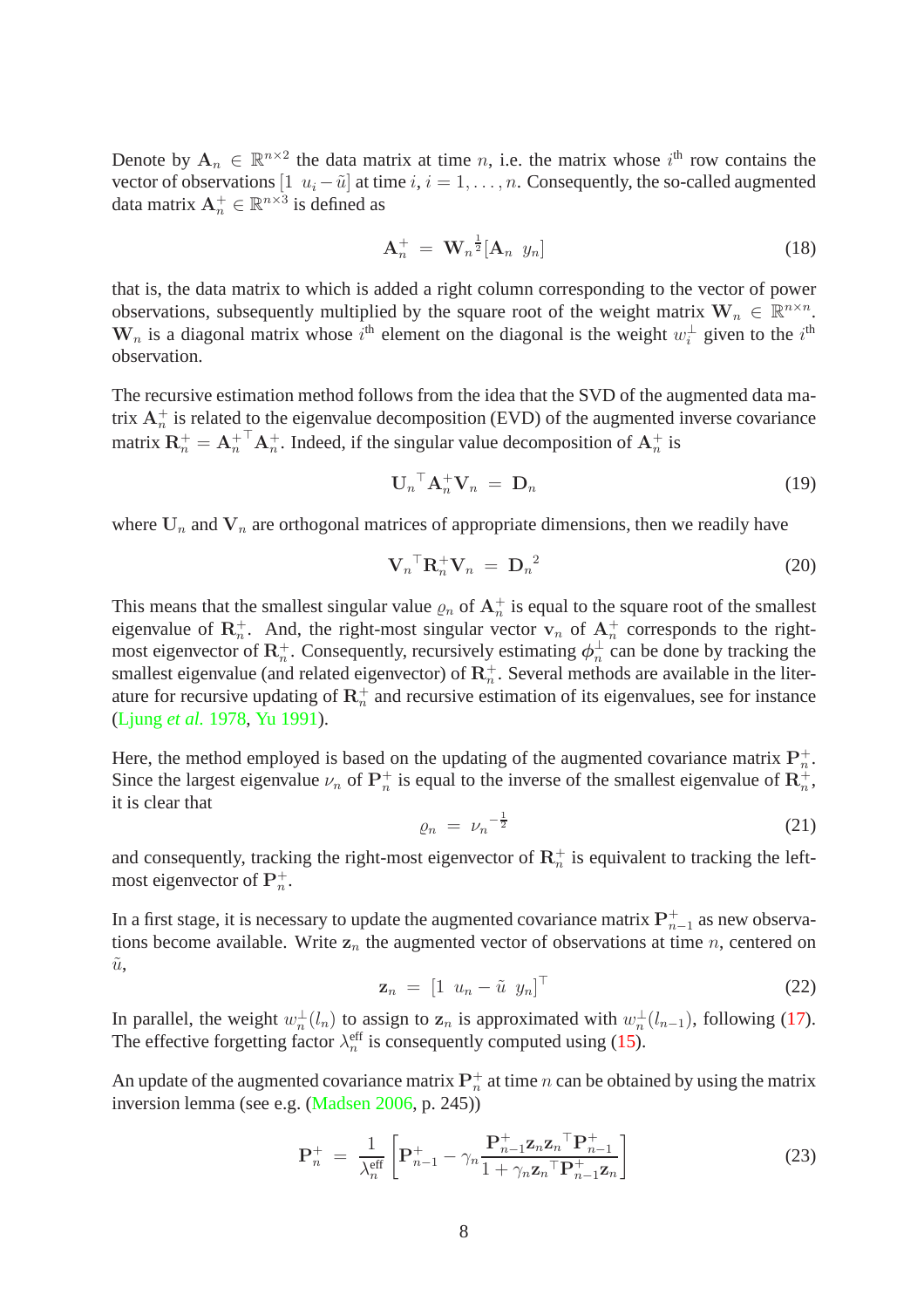with  $\gamma_n$  defined by

<span id="page-8-0"></span>
$$
\gamma_n = \frac{w_n^{\perp}}{\lambda_n^{\text{eff}}} \tag{24}
$$

In a second stage, the power method is used for estimating the largest eigenvalue and the associated eigenvector of  $\mathbf{P}_n^+$ , as described by [Golub and Van Loan](#page-18-12) [\(1996,](#page-18-12) pp. 406-408). Let  $\mathbf{v}_n^{(0)}$ be a unit vector,  $\mathbf{v}_n^{(0)} \in \mathbb{R}^3$ . By iteratively computing  $\mathbf{v}_n^{(k)}$ ,  $k > 0$ , such that

$$
\mathbf{v}_n^{(k)} = \frac{\mathbf{P}_n^+ \mathbf{v}_n^{(k-1)}}{||\mathbf{P}_n^+ \mathbf{v}_n^{(k-1)}||_2}
$$
(25)

the sequence of vectors  $\mathbf{v}_n^{(k)}$  converges to the left-most eigenvector of  $\mathbf{P}_n^+$ , provided that the related maximum eigenvalue is unique. Denote by  $\hat{\mathbf{v}}_n$  and  $\hat{\nu}_n$  the estimated largest eigenvector and eigenvalue of  $\mathbf{P}_n^+$ , respectively. Since it is assumed that the process considered is slowly varying,  $v_n^{(0)} = \hat{v}_{n-1}$  can serve as an initialization to the power method at time n. Only few steps of the power method should be sufficient to compute  $\hat{v}_n$ , due to an expected high similarity between  $\mathbf{P}_{n-1}^+$  and  $\mathbf{P}_n^+$ . In addition, owing to symmetry of  $\mathbf{P}_n^+$ , it is possible to calculate an estimate of the error bound [\(Golub and Van Loan 1996](#page-18-12), pp. 406-408), i.e. an upper bound on the difference between the largest eigenvalue  $\nu_n$  of  $\mathbf{P}_n^+$  and the  $k^{\text{th}}$  iterated eigenvalue estimate  $\nu_n^{(k)}$ .  $\nu_n^{(k)}$  is given by

$$
\nu_n^{(k)} = \mathbf{v}_n^{(k)}^\top \mathbf{P}_n^+ \mathbf{v}_n^{(k)} \tag{26}
$$

and the error bound calculation yields

$$
|\nu_n - \nu_n^{(k)}| \leq \sqrt{2} \, ||\mathbf{P}_n^+ \mathbf{v}_n^{(k)} - \nu_n^{(k)} \mathbf{v}_n^{(k)}||_2 \tag{27}
$$

Therefore, one can iterate on  $\mathbf{v}_n^{(k)}$  and  $\nu_n^{(k)}$  until a defined error bound is reached.

Finally, since the obtained eigenvector  $v_n$  corresponds the right-most singular vector of the augmented data matrix  $A_n^+$ , and following [\(Golub and Van Loan 1980](#page-18-3)), the estimate of the local coefficients at time  $n$  can be obtained with

<span id="page-8-1"></span>
$$
\hat{\phi}_n^{\perp} = -\frac{1}{\hat{v}_{n,3}} [\hat{v}_{n,1} \ \hat{v}_{n,2}]^{\top}
$$
\n(28)

Note that the updating procedure based on the matrix inversion lemma might prove to be un-stable [\(Liavas and Regalia 1999\)](#page-19-12). In such a case, one may choose to work with  $\mathbb{R}_n^+$  instead of  $\mathbf{P}_n^+$ . When doing so, it will still be necessary to invert  $\mathbf{R}_n^+$  at each time step in order to apply the power method to  $\mathbf{P}_n^+$ .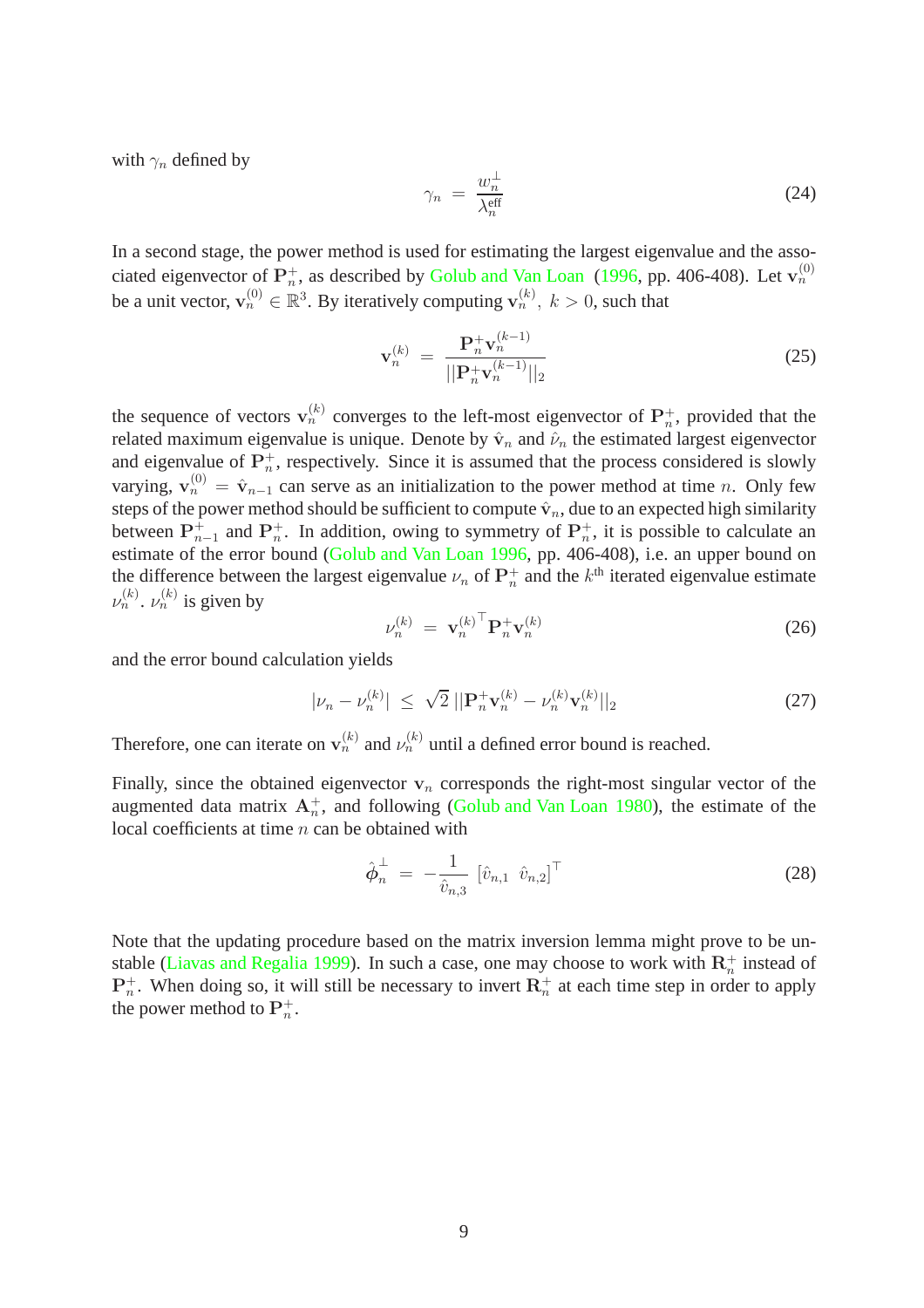#### **3.3 Initialization**

The initialization part consists of choosing appropriate initial augmented covariance matrix  ${\rm P}^+_0$ and initial estimate  $\hat{\phi}_0^{\perp}$  of the local model coefficients. A common choice is to take

$$
\mathbf{P}_0 = \delta^{-1} \mathbf{I} \tag{29}
$$

as an initial inverse augmented covariance matrix, with I an identity matrix of appropriate size, and  $\delta$  a small number that is user-defined.  $\delta$  is usually set at a very small value, reflecting the fact that no information on the covariance of data is available. As a consequence of this lack of information, one also considers an initialization period during which the estimates are not updated [\(Nielsen](#page-19-8) *et al.* [2000\)](#page-19-8). This initialization period continues until a point is reached where there are a certain number of occurrences (say 10) of the weight  $w_n^{\perp}$  being larger than a chosen threshold value, e.g. 0.5.

Regarding local model estimates, one can define  $\hat{\phi}_0$  as a vector of zeros or as a best guess on the target regression. A best guess can be obtained from the theoretical power curve of the wind farm considered.  $v_0^{(0)}$  $_0^{(0)}$  is then set to

$$
\mathbf{v}_0^{(0)} = \left[ \left( \hat{\boldsymbol{\phi}}_0^{\perp} \right)^{\top} - 1 \right]^{\top} \tag{30}
$$

i.e. so that its last element  $v_{0,3}$  is set to  $v_{0,3} = -1$ , in order to have  $\hat{\phi}_n^{\perp} = \hat{\phi}_n^{\perp}$  $\sum_{n=1}^{\infty}$  if  $\hat{\mathbf{v}}_n = \hat{\mathbf{v}}_{n-1}$ .

## <span id="page-9-0"></span>**4 Robustification of the estimation method**

As LS estimates are only optimal (for estimating the target regression) if the noise on the response variable is Gaussian, the orthogonal estimates obtained from the method described above may not be optimal when noise sequences in  $(1)$ - $(2)$  deviate from Normal. When considering the modeling of the conversion of wind to power in real-world application, noise distributions may actually be skewed and heavy-tailed in addition to not being Gaussian [\(Lange and Focken](#page-19-13) [2006,](#page-19-13) [Pinson 2006](#page-19-14)). Therefore, in order for the orthogonal estimates to be less affected by such noise characteristics, a proposal for the robustification of the method described in the above Section is given here. The approach is inspired by the M-type estimation methods employed for robustification of LS estimators, initially introduced by [Huber](#page-18-13) [\(1981](#page-18-13)) for linear models, and subsequently used in nonparametric regression with LS fit by e.g. (Fan *[et al.](#page-18-14)* [1994,](#page-18-14) [Welsh](#page-19-15) [1994\)](#page-19-15). It has been shown that this type of robustification approach is suitable for a large range of contaminated distributions [\(Kelly 1992\)](#page-18-15). The M-type estimator described here directly follows from that developed by [Pinson](#page-19-3) *et al.* [\(2007\)](#page-19-3) for local polynomial regression with time-varying coefficients. First the use of bounded-influence criteria for robust estimation is presented, followed by the description of resulting changes in the recursive estimation procedure.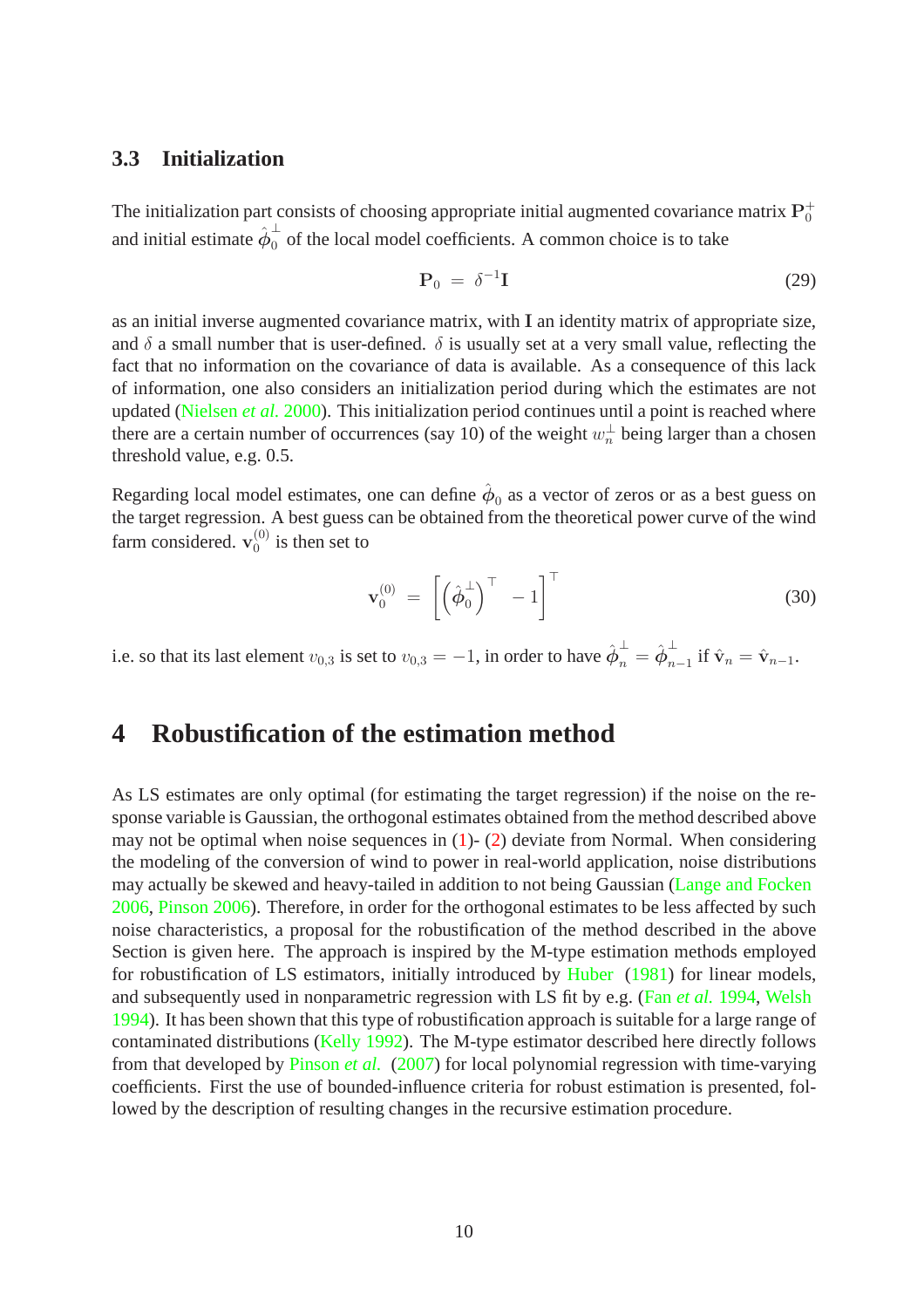#### **4.1 Using a bounded-influence criterion**

Robustification is based on downscaling the influence of large residuals which may be considered as suspicious. The quadratic criterion  $\rho$  in [\(9\)](#page-4-1) is replaced by a bounded-influence criterion  $\rho_m$ . Bounded influence means that the derivative  $\psi_m$  of  $\rho_m$  is bounded

$$
\psi_m : \epsilon \in \mathbb{R} \to \psi_m(\epsilon) \in [m_{\inf}, m_{\sup}], \quad m_{\inf} < 0, \ m_{\sup} > 0 \tag{31}
$$

Also, it is considered that  $\rho_m$  is convex and consequently, if denoting by  $\psi'_m$  the derivative of  $\psi_m$ 

$$
\psi'_m \; : \; \epsilon \in \mathbb{R} \; \to \; \psi'_m(\epsilon) \in [0, M_{\text{sup}}] \tag{32}
$$

for almost all  $\epsilon$ , since  $\psi'_m$  cannot be defined for some points if it is a piecewise function.  $M_{\text{sup}}$ denotes the upper bound on  $\psi'_m(\epsilon)$  values.

In order to stay in line with the concept of self-consistency [\(Tarpey and Flury 1996](#page-19-7), [Delicado](#page-18-8) [2001\)](#page-18-8), the objective is still to have local model estimates that minimize a quadratic criterion.  $\rho_m$  is selected as the Huber criterion, which combines a quadratic loss in its central part, and a linear one for large  $|\epsilon|$ -values,

$$
\rho_m(\epsilon, c) = \begin{cases} \frac{\epsilon^2}{2} & |\epsilon| \le c \\ c|\epsilon| - \frac{c^2}{2}, & |\epsilon| > c \end{cases}
$$
\n(33)

with the c-parameter, referred to as the threshold point, controlling the transition from quadratic to linear. Consequently, the related  $\psi_m$ -function is an odd function given by

$$
\psi_m(\epsilon, c) = \rho'_m(\epsilon) = \begin{cases} \epsilon & |\epsilon| \le c \\ c \operatorname{sign}(\epsilon), & |\epsilon| > c \end{cases} \tag{34}
$$

and its derivative  $\psi'_m$  is

$$
\psi'_m(\epsilon, c) = \rho''_m(\epsilon) = \begin{cases} 1, \ |\epsilon| \le c \\ 0, \ |\epsilon| > c \end{cases}
$$
 (35)

The Huber loss function is symmetric and such that  $m_{\text{sup}} = -m_{\text{inf}} = c$ . The upper bound on the derivative of  $\psi_m$  is  $M_{\text{sup}} = 1$ .

#### **4.2 Changes in the recursive estimation procedure**

For the case of local linear regression, defining the M-type estimator related to  $\hat{\phi}_n^{\perp}$  $\overline{n}$  necessitates replacing  $\rho$  with  $\rho_m$  in [\(9\)](#page-4-1). In addition, the weight  $w_i^{\perp}$  $i$ <sup> $\pm$ </sup> associated to the  $i$ <sup>th</sup> observation has to be accounted for. This is because model residuals with a low weight should not be additionally downweighted by the bounded-influence criterion. Consequently, by making the threshold  $c$  of the Huber criterion a function of  $(w_i^{\perp})$  $\int_{i}^{\pm}$ )<sup>-1/2</sup>, the objective function can be reformulated so that it instead accounts for the loss related to weighted residuals [\(Pinson](#page-19-3) *et al.* [2007\)](#page-19-3). The robust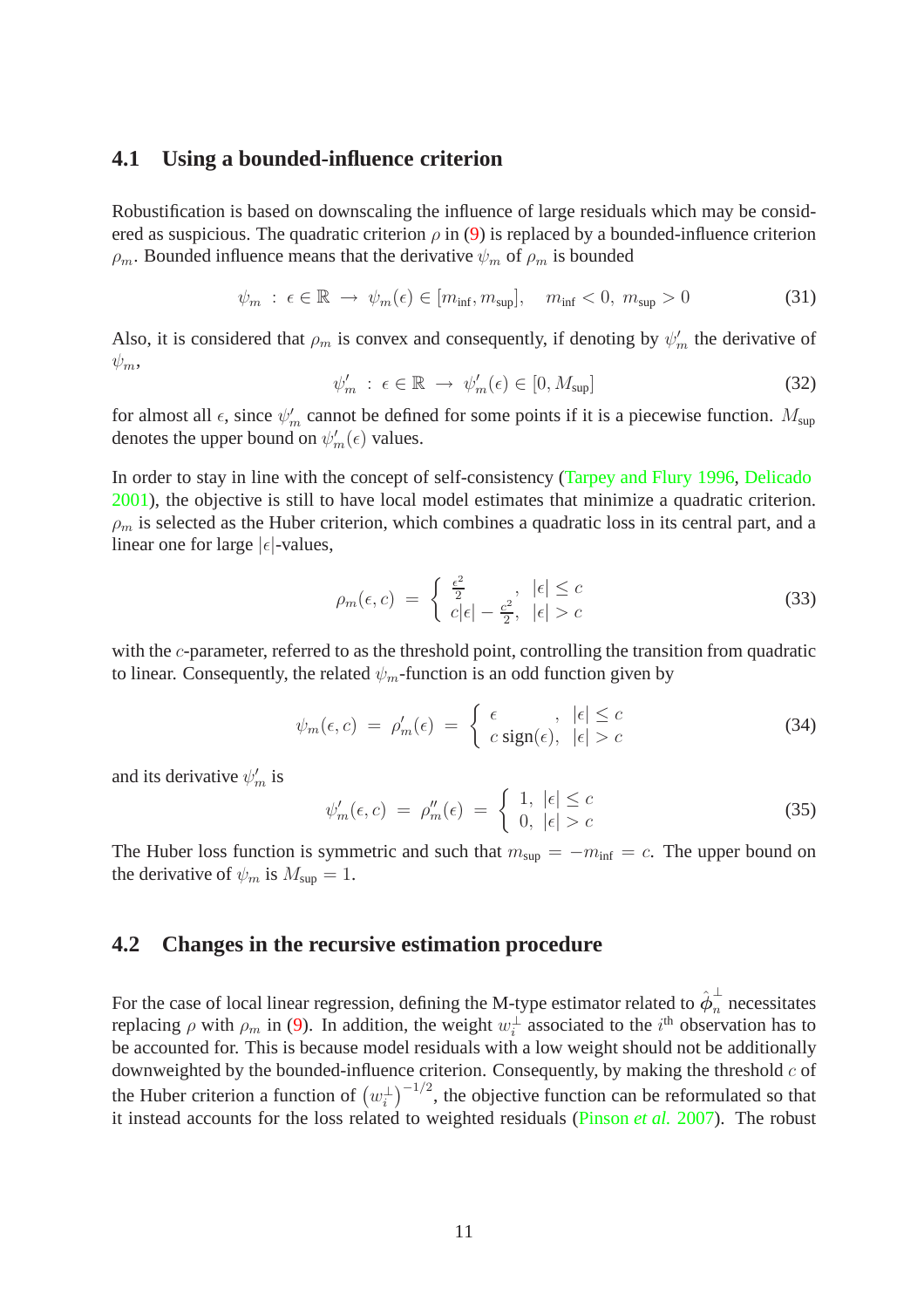estimates  $\hat{\phi}_n^*$  $\sum_{n=1}^{\infty}$  at time *n* are given by

$$
\hat{\boldsymbol{\phi}}_n^{\perp *} = \operatorname*{arg\,min}_{\boldsymbol{\phi}} S_n^{\perp *}(\boldsymbol{\phi}) = \operatorname*{arg\,min}_{\boldsymbol{\phi}} \sum_{i=1}^n \beta_n^*(i) \rho_m\left(\epsilon_i^{\perp} \sqrt{w_i^{\perp}}, c\right) \tag{36}
$$

One notices that in comparison to [\(13\)](#page-6-0), the weight  $w_i^{\perp}$  $i<sub>i</sub>$  is no longer used to scale the loss of the  $i<sup>th</sup>$  model residual, but instead to scale the model residual itself before calculating the associated loss.

In addition,  $\beta_n^*$  $n_{n}^{*}$  is still a function that permits an exponential forgetting of past observations in the vicinity of the considered fitting points. However, it is modified here so that only nonsuspicious observations are dealt with. It is defined similarly to  $\beta_n$  in [\(14\)](#page-6-3), except that  $\lambda_i^{\text{eff}*}$  the robust effective forgetting factor at time  $i$  is instead given by

$$
\lambda_i^{\text{eff}*} = 1 - (1 - \lambda) w_i^{\perp} \psi_m' \left( \epsilon_i^{\perp} \sqrt{w_i^{\perp}}, c \right)
$$
 (37)

The robustification of the recursive estimation procedure necessarily implies a change in the updating of the augmented covariance matrix. The updating formula for  $\mathbf{P}_{n-1}^{+*}$  is obtained in a similar fashion than that formulated in  $(23)$ , i.e.

$$
\mathbf{P}_{n}^{+*} = \frac{1}{\lambda_{n}^{\text{eff}*}} \left[ \mathbf{P}_{n-1}^{+*} - \gamma_{n} \psi_{m}' \left( \epsilon_{n}^{\perp} \sqrt{w_{n}^{\perp}}, c \right) \frac{\mathbf{P}_{n-1}^{+*} \mathbf{z}_{n} \mathbf{z}_{n}^{\top} \mathbf{P}_{n-1}^{+*}}{1 + \gamma_{n} \mathbf{z}_{n}^{\top} \mathbf{P}_{n-1}^{+*} \mathbf{z}_{n}} \right]
$$
(38)

with  $\gamma_n$  given by [\(24\)](#page-8-0).

The above updating formula means that  $P_{n-1}^{+*}$  is not updated, i.e.  $P_n^{+*} = P_{n-1}^{+*}$ , if the new observations are considered as suspicious. The power method, as well as [\(28\)](#page-8-1), are finally applied in the same manner in order to obtain the local model coefficients  $\hat{\phi}_n^{\perp*}$  $\overline{n}$  at time *n*.

## <span id="page-11-0"></span>**5 Simulations**

Simulation results on semi-artificial datasets are used to highlight the properties of the proposed local linear regression with adaptive orthogonal fitting to model the conversion of wind speed to power. The interest of such semi-artificial datasets is that the true power curve is available. This will allow us to demonstrate the greater ability of the proposed regression with orthogonal fitting (in comparison to classical LS fitting) to approximate the true regression function when noise is present in both wind speed and power variables.

#### **5.1 Semi-artificial data**

Semi-artificial means that wind speed measurements from a meteorological mast at the wind farm are used as a basis, but related power values are obtained by transformation through a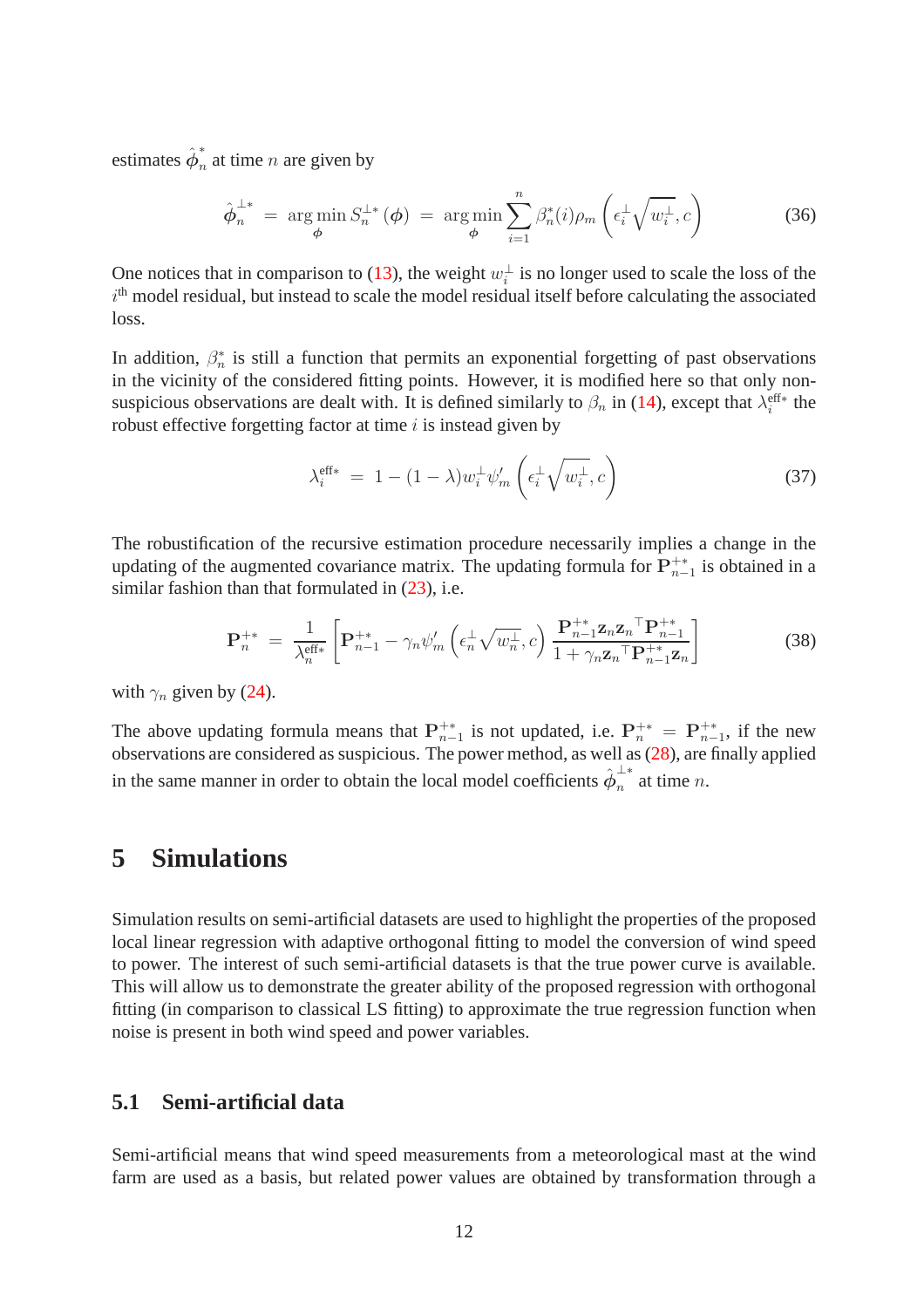modelled power curve. The wind farm considered is located in North Jutland, Denmark. Wind speed measurements consist of hourly averages. It is assumed that such measurements are noise-free. The time-series of wind speed and related power production cover a period of  $N =$ 10000 hours. They are normalized so that they take values in the unit interval. The model for the nonstationary power curve is introduced in a first stage. The noise that is added to obtain simulated but realistic datasets of wind speed and related power production is then described.

#### **5.1.1 Model for the true power curve**

The power curve giving the relation between  $u_i^*$  $i^*$  and  $y_i^*$  $i$ , the true wind speed and power values, is modelled as a nonstationary double exponential function. At time step  $i$   $(i = 1, \ldots, N)$ ,  $g_i$  is defined as

$$
g_i(u^*) = \exp(-\tau_{i,2} \exp(-\tau_{i,1} u^*)) \tag{39}
$$

so that the shape of the power curve is controlled by the parameters  $\tau_i = [\tau_{i,1} \ \tau_{i,2}]^\top$ . These parameters are chosen to evolve linearly in time from  $\tau_1 = [10 \ 40]^\top$  to  $\tau_N = [11 \ 40]^\top$ . The resulting nonstationary power curve is illustrated in Fig. [2,](#page-21-0) by giving its initial and final states. The scatterplot of wind speed and power data over the whole simulation period is depicted in Fig.  $3(a)$ . Owing to the distribution of wind speed values, the nonstationary power curve actually has a significantly larger number of data points in its low power part than in its high power part. Note that in real-world test cases, the power curve function may also be a function of other explanatory variables e.g. wind direction.

—– *Here is Fig. 2* —–

#### **5.1.2 Noise sequences and resulting simulated data**

In order to obtain simulated, but realistic, wind speed and power data for the wind farm, two different types of noise sequence are envisaged. These noise sequences  $\{\omega_i^x\}$  and  $\{\zeta_i^x\}$ , whose characteristics are a function of a given variable  $x$  (i.e. either wind speed or power), are such that:

•  $\{\omega_i^x\}$  is an additive Gaussian noise with zero mean and whose standard deviation  $\sigma_\omega$  is a function of the level of  $x$ , i.e.

$$
\omega_i^x \sim \mathcal{N}(0, \sigma_\omega(x)^2), \quad \sigma_\omega(x) = a_\omega + 4x(1-x)b_\omega \tag{40}
$$

Such additive noise simulates a permanent noise in the power measurements. It is assumed that the variance of this noise is directly influenced by the slope of the power curve. This is why a logistic type of function is chosen. On the wind speed axis, this additive noise stands for the amplitude error present in wind speed forecasts. Note that the use of such a logistic type of function is not fully realistic in this case, but it has the interest of increasing the difficulty of estimating the target regression;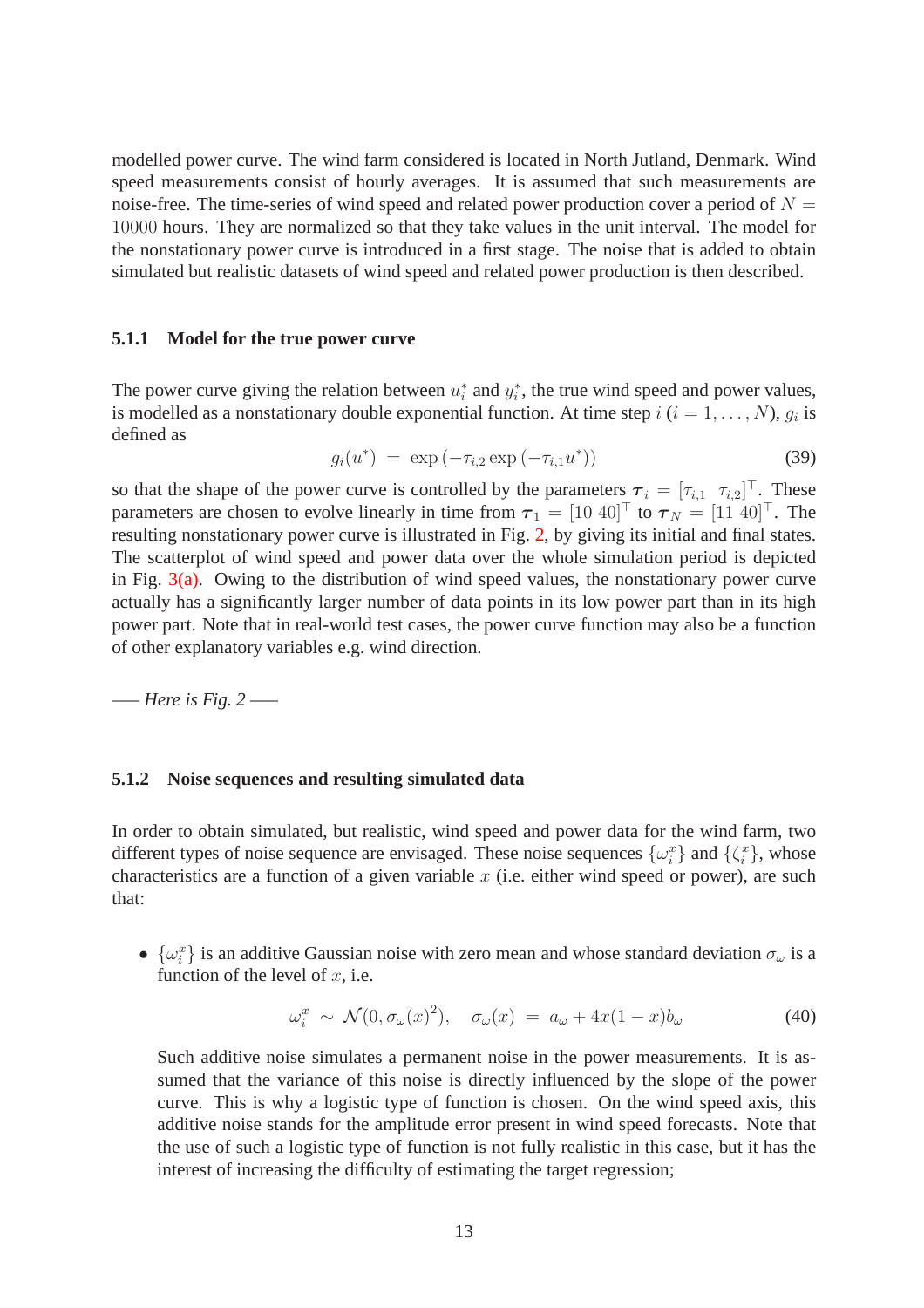•  $\{\zeta_i^x\}$  is an impulsive noise of the same form as  $\{\omega_i^x\}$ , i.e.

$$
\zeta_i^x \sim \mathcal{N}(0, \sigma_{\zeta}(x)^2), \quad \sigma_{\zeta}(x) = a_{\zeta} + 4x(1-x)b_{\zeta}
$$
 (41)

except that this noise is added at random locations characterized by a binary sequence  $\{\mathcal{I}_i\}$ . The proportion of data corrupted by this impulsive noise is given by  $\pi$ . If considering power measurements, such a noise simulates the presence of gross errors (or even outliers) in the data. They may originate from electronic transmission problems for instance. For the case of wind speed, this type of noise simulates the presence of phase errors in meteorological forecasts, which are less frequent than amplitude errors but of significantly larger magnitude.

Subsequently, the time-series  $\{y_i\}$  of simulated power data is obtained by adding these two noises to the noise-free power data  $\{y_i^*\}$  $i^*\},$ 

$$
y_i = y_i^* + \omega_i^{y^*} + \zeta_i^{y^*} \mathcal{I}_i^{y^*}, \quad i = 1, ..., N
$$
 (42)

The time-series  $\{u_i\}$  of simulated wind speed data is obtained in a similar way, i.e. with

$$
u_i = u_i^* + \omega_i^{u^*} + \zeta_i^{u^*} \mathcal{I}_i^{u^*}, \quad i = 1, ..., N
$$
\n(43)

For both time-series, data points out of the unit interval are forced to its bounds. The noises in the resulting dataset obviously deviate from being Gaussian.

For the simulations in the present Section, the parameters controlling noise sequences are chosen such that

- wind power:  $(a_{\omega}, b_{\omega}) = (0.004, 0.9)$  for the additive noise, and  $(\pi, a_{\zeta}, b_{\zeta}) = (0.2, 0.012, 0.2)$ for the impulsive noise.
- wind speed:  $(a_{\omega}, b_{\omega}) = (0.005, 0.04)$  for the additive noise, and  $(\pi, a_{\zeta}, b_{\zeta}) = (0.2, 0.01, 0.15)$ for the impulsive noise.

The resulting dataset is depicted in Fig. [3:](#page-22-1) Fig.  $3(a)$  shows the noise-free data, while the corrupted ones can be seen from Fig. [3\(b\).](#page-22-2) This scatterplot of semi-artificial wind speed and related power data resembles those one would see from real-world data, such as those studied in e.g. [\(Pinson 2006\)](#page-19-14).

—– *Here is Fig. 3* —–

#### **5.2 Selection of relevant parameters**

Remember that  $\hat{\phi}_n^{\perp}$  denotes the local model coefficients obtained with adaptive orthogonal fitting at time *n*, while  $\hat{\phi}_n^{\perp*}$  $\frac{1}{n}$  refers to those obtained with the robust version of the method. By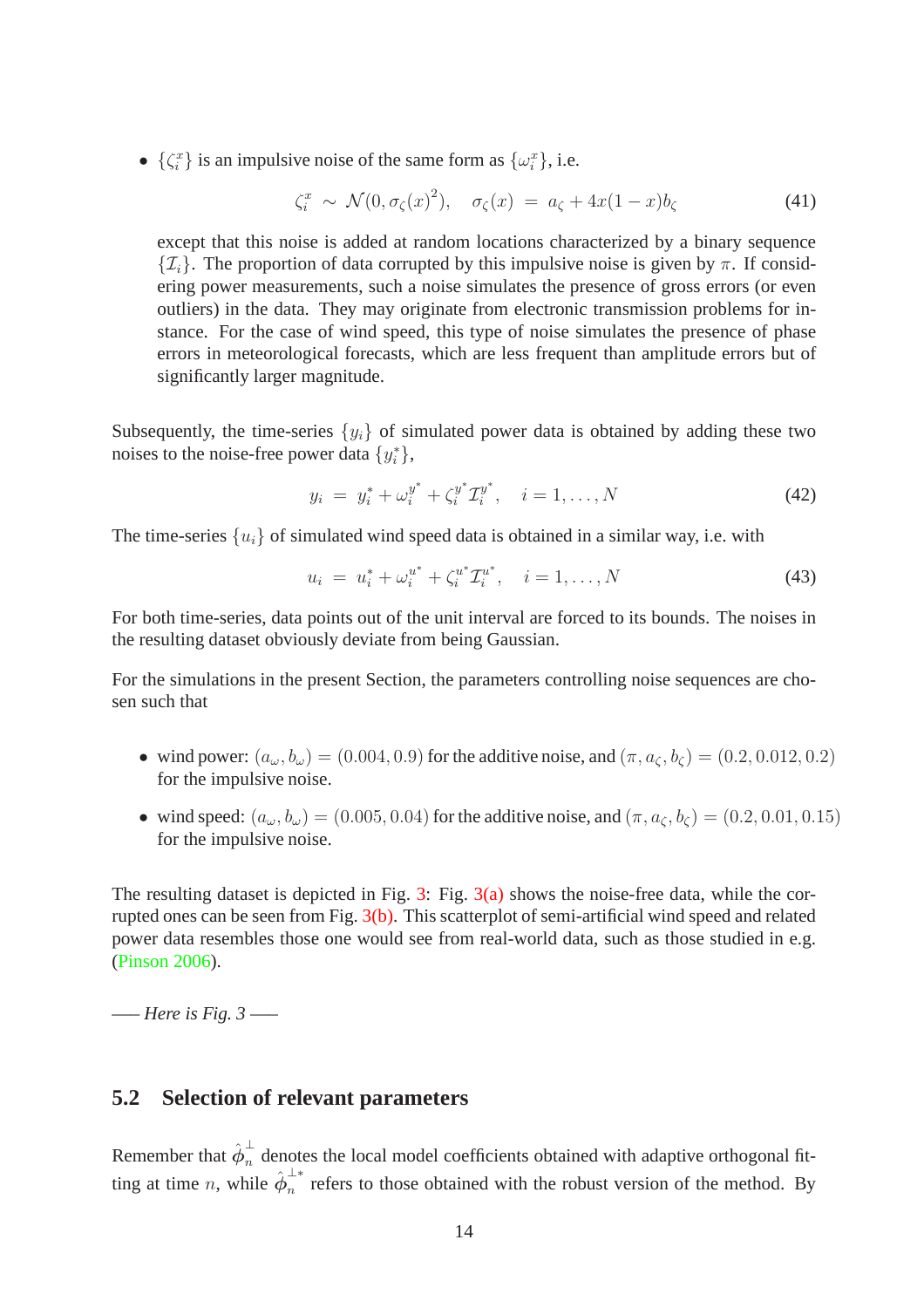extension, let us use these notations for the related nonparametric and time-varying estimates of the power curve at that same point in time. Both methods are benchmarked against linear regression with adaptive LS fit, as initially described by [Nielsen](#page-19-8) *et al.* [\(2000](#page-19-8)) and subsequently used for the wind power application in [\(Nielsen](#page-19-1) *et al.* [2002\)](#page-19-1). The power curve estimated with LS fit at time *n* is denoted by  $\hat{\phi}_n$ .

For both types of adaptive fitting of local linear models, one has to select or optimize a set of meta-parameters consisting of *(i)* the fitting points on the wind speed range which locate where the local linear models are to be defined and fitted, and *(ii)* the bandwidth value at each fitting point which controls the proportion of local data used for model fitting. The methodology employed for the selection of these meta-parameters is described in the following.

In a first stage, the fitting points  $\tilde{u}_{(i)}$  are chosen to be uniformly spread on the unit interval,

$$
\tilde{u}_{(j)} = \frac{j-1}{J-1}, \qquad j = 1, \dots, J \tag{44}
$$

so that only J, the number of these fitting points, has to be selected. It is arbitrarily set to  $J = 20$  here, since it has been noticed that when set to a sufficiently large value J did not have qualitative effects on the properties of the various estimators. In a second stage, the bandwidth values  $h_{(i)}$  are parameterized from our knowledge of the distribution of wind speed values. Such distribution is right-skewed, with the density of the data being inversely proportional to the level of u. Consequently,  $h_{(j)}$  is defined as

$$
h_{(j)} = h_0 + h_1(j-1), \qquad j = 1, \dots, J \tag{45}
$$

with  $h_0, h_1 > 0$ , so that local model coefficients for high wind speed levels can be estimated from more observations, even if these observations are located further from the fitting point. Another advantage of this parametrization is that instead of determining all the J bandwidth values, only the constant  $h_0$  and scale factor  $h_1$  have to be selected. In general one should have  $1/J \ll h_{(j)}$  in order to obtain smooth model estimates.

Then, for each type of estimator, the meta-parameters are determined with one-fold crossvalidation: the first 2000 time-steps of both time-series are considered as a buffer training period (for initialization of local model parameters), while the following 2000 time-steps form the cross-validation period. The optimal set of meta-parameters is chosen as that which minimizes a Mean Square Error (MSE) criterion for 1-step ahead forecasts, calculated against the corrupted data (as it would be the case for real-world applications), over the latter period. In practice, it is obtained by trial and error.

Table [1](#page-25-0) gathers the optimal sets of meta-parameters for the various estimators determined from the cross-validation procedure. The bandwidth values are significantly larger when employing adaptive orthogonal fitting of the local linear models. This follows from the definition of the weights to be assigned to observations (cf.  $(10)$ ). Since these are a function of the distance between the fitting point considered and observations, but along the regression curve, distances will generally be of larger magnitude. Hence, in order to have a sufficient number of effective observations for estimating the local coefficients, the bandwidth also needs to have a larger value.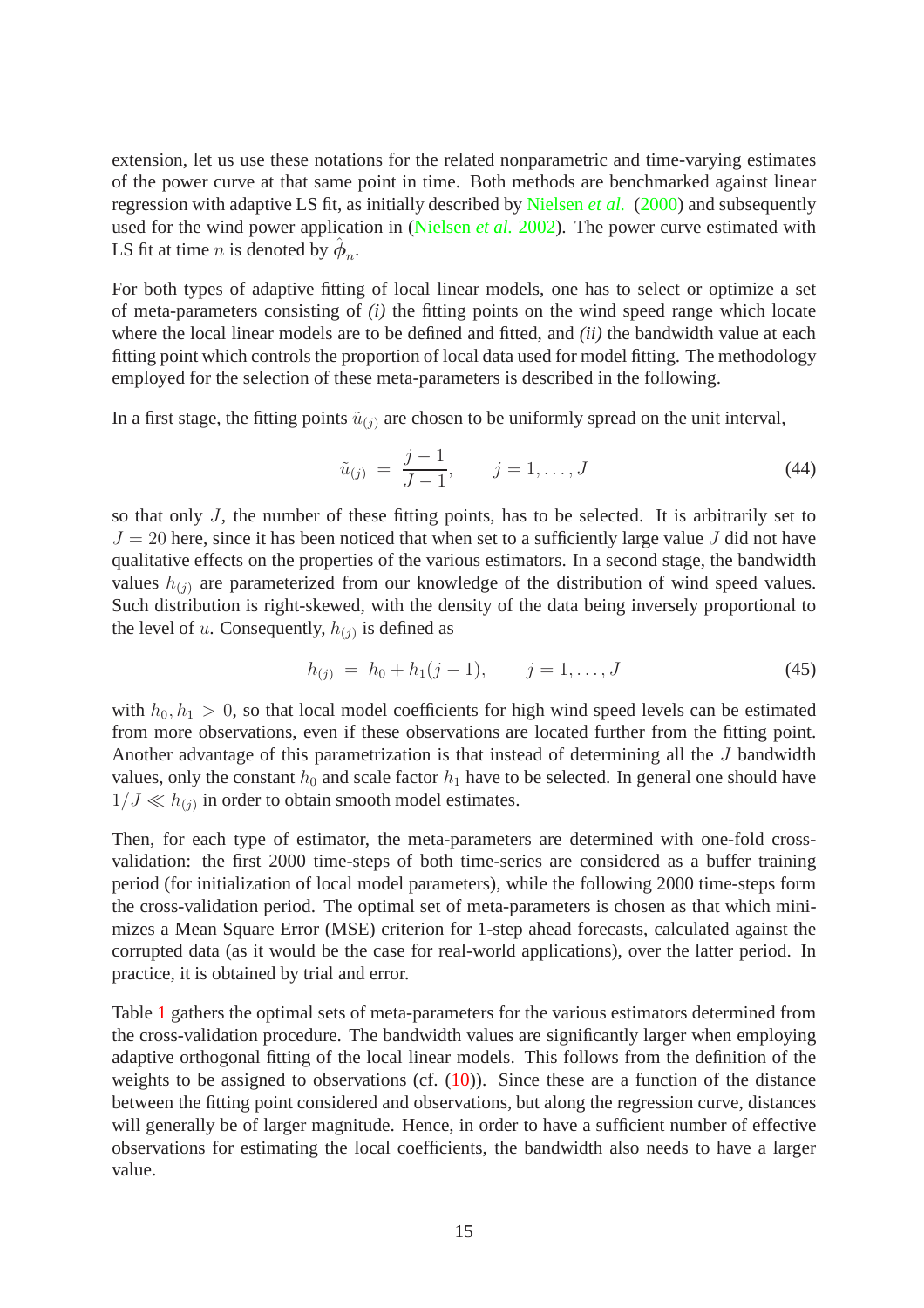—– *Here is Table 1* —–

In parallel to the selection of the meta-parameters and for the specific case of  $\hat{\phi}_n^{\perp}$  $\frac{1}{n}$  and  $\hat{\phi}_{n}^{\perp*}$  $\frac{1}{n}$ , the error bound that controls the number of iterations of the power method every time the augmented covariance matrix is updated is set to  $10^{-5}$ . Finally, the effect of the choice of the threshold point c, which is the last parameter needed for fully defining  $\hat{\phi}_n^{\perp*}$  $\frac{1}{n}$ , will be studied in the following Paragraph.

#### **5.3 Evaluation of estimated power curves**

The remainder of the datasets, consisting of the last 6000 time-steps and referred to as the evaluation set, is used for a 1-step ahead forecasting exercise with the aim of assessing the ability of the various estimators to approximate the true power curve. In addition, since both noise-free and corrupted data are available, this will allow us to comment on the fact that certain error measures, when calculated against corrupted data, may not illuminate the greater ability to approximate the true regression. The 1-step ahead forecasts are evaluated with both a Normalized Mean Absolute Error (NMAE) and a Normalized Root Mean Square Error (NRMSE) criterion. Both error criteria are referred to as normalized since power values are contained in the unit interval. They are thus expressed as a percentage of the nominal power of the wind farm. Even if our aim is clearly to obtain a minimum MSE estimator, the NMAE criterion may provide better information about improving power curve estimation since it would give less weight to large errors related to suspicious data. For a thorough discussion on the choice of error measures for evaluating wind power forecasts, we refer to [\(Madsen](#page-19-16) *et al.* [2005](#page-19-16)). Error criteria are calculated against both noise-free and corrupted data. They will be referred to as  $NMAE_t$  (and  $NRMSE_t$ ) for the former case, and as  $NMAE_r$  (and  $NRMSE_r$ ) for the latter one.

In addition to the set of meta-parameters given in Table [1](#page-25-0) for the case of local linear regression with adaptive orthogonal fitting, one has to choose the threshold parameter  $c$  for fully defining  $\hat{\bm{\phi}}_n^{\pm *}$  $\overline{n}$ . Here, c is not determined with the same type of cross-validation procedure than that used above (which would be the usual approach for a real-world application), it is instead decided to show the influence of  $c$  on the ability of this estimator to approximate the true regression model. This ability is quantified with the NRMS $E_t$  criterion, whose value as a function of  $c$  is depicted in Fig. [4.](#page-23-0) When c equals 1, there is no observation whose influence is downweighted,  $\phi_n^{\perp}$  $\frac{1}{n}$  and  $\hat{\bm{\phi}}_n^{\pm *}$  $n \atop n$  are then equivalent, resulting in the same level of forecast performance. The NRMSE<sub>t</sub> criterion decreases as  $c$  gets smaller, until a minimum is reached. When further decreasing the value of the threshold point, the NRMSE<sub>t</sub> criterion increases again: the fact that there are too many observations whose influence is downweighted negatively impacts the forecast performance of  $\hat{\phi}_n^{\perp*}$  $n^{\text{th}}$ . A minimum NRMSE<sub>t</sub> is reached for  $c = 0.11$ .

—– *Here is Fig. 4* —–

Table [2](#page-26-0) summarizes the 1-step ahead forecast performance when using the three different power curves obtained with the three estimators by gathering the values of all error criteria mentioned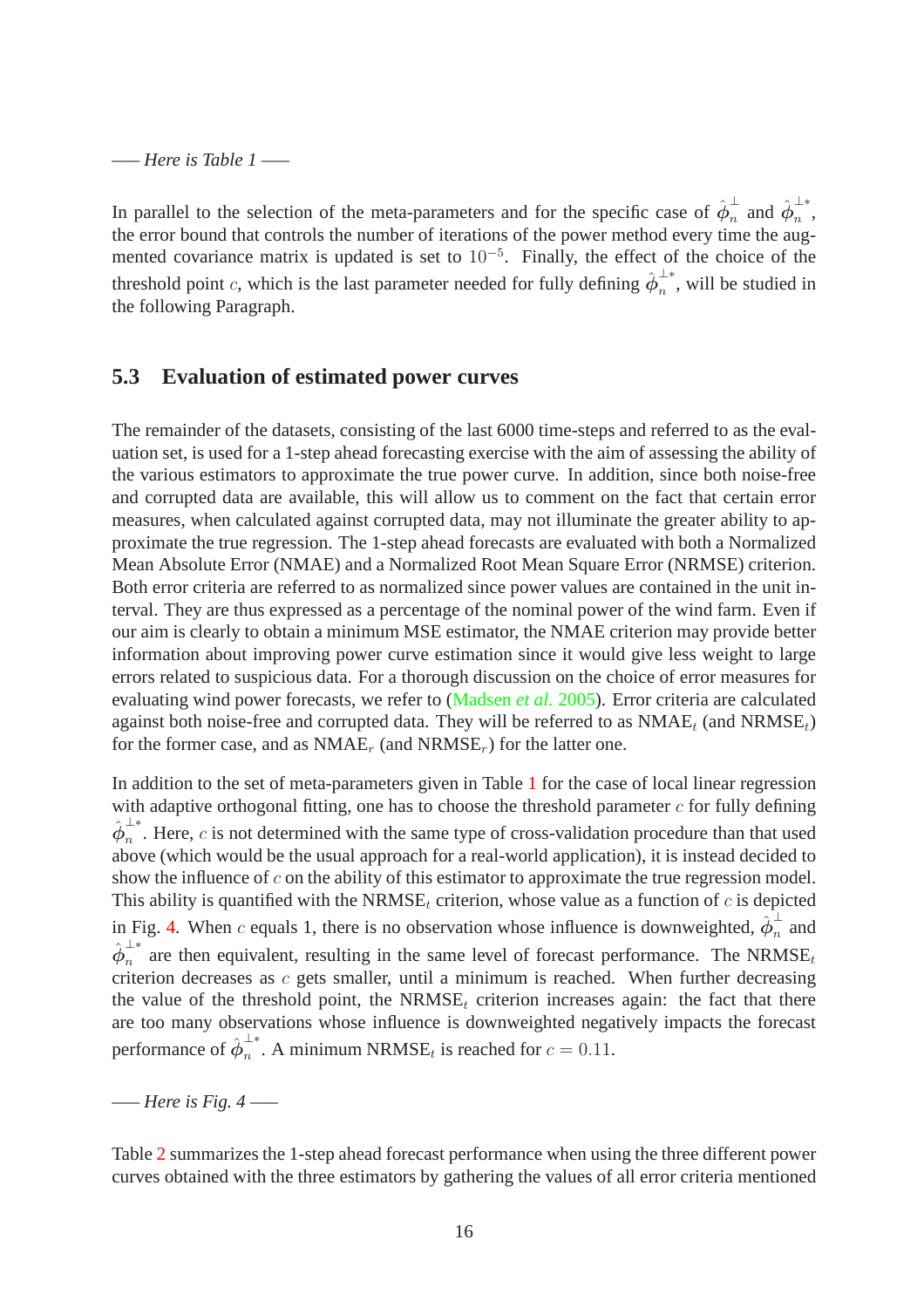above over the evaluation set. The decrease in  $NMAE_r$  when going from LS to orthogonal fitting is non-negligible. However, the NRMSE<sub>r</sub> criterion is of larger magnitude for  $\hat{\phi}_n^{\perp}$  $\overline{n}$  than for  $\hat{\phi}_n$ . Meanwhile, it appears that when error criteria are evaluated against the noise-free data (i.e.  $NMAE_t$  and  $NRMSE_t$ ), they both have dramatically lower values after orthogonally fitting local linear models. This shows that  $\hat{\phi}_n^{\perp}$  has a higher ability to approximate the underlying regression model. Hoever, this also tells that such higher ability is hard to see when evaluating forecast performance against real-world measurements. Such results nicely fit with the theoretical results in [\(Jonsson 1994](#page-18-1)), which indicates that an LS estimator may exhibit higher out-of-sample forecast performance when calculated against noisy data, even though it does not approximate well to the underlying regression model. Here, the  $NMAE_r$  measure is actually more informative than the  $NRMSE<sub>r</sub>$  one, since it makes it possible to see whether the evaluated estimator is more central. This point is also in line with the discussion in [\(Madsen](#page-19-16) *et al.* [2005](#page-19-16)) on error measures in wind power forecasting.

In addition, Table [2](#page-26-0) reveals the benefits of the robustification of the estimation procedure used to fit orthogonally to the local linear models. All error measures actually have lower values when focusing on the robust version of the estimator. Primarily, it is clear that the decrease in error criteria calculated against noise-free data is of practical magnitude: the decrease in  $\text{NMAE}_{t}$  is of 9.71% while that in  $NRMSE_t$  reaches 9.97%. Note that benefits of orthogonal fitting (instead of LS fit) of local linear models are much larger than those from additional robustification.

—– *Here is Table 2* —–

In a last stage, the final power curves obtained with  $\hat{\bm{\phi}}_n$  and  $\hat{\bm{\phi}}_n^{\perp*}$  $\overline{n}$  are compared. They are both depicted in Fig. [5,](#page-24-0) along with the true power curve at the end of the evaluation set. The curve corresponding to  $\phi_n^{\perp*}$  $\overline{n}$  provides a closer approximation of the final true power curve. This is mainly true in the zone where the density of data is lower, i.e. for high power values. Using a LS criterion for fitting local linear models yields a tendency to flatten the shape of the estimated power curve. This is not the case when orthogonally fitting these models.

—– *Here is Fig. 5* —–

## <span id="page-16-0"></span>**6 Conclusions**

Local linear regression is an appealing approach to modeling the conversion of wind to power, for which the local models are commonly fitted with an LS criterion. Doing so is actually equivalent to making the assumption that a noise component is present in the response variable only. This assumption is not realistic for the wind power forecasting application, when the wind-to-power conversion function is estimated with meteorological forecasts as explanatory variables. Therefore, even if a power curve estimated with LS fit may be considered optimal in a minimum-MSE sense (with the MSE calculated against the noisy data), it does not provide an accurate estimate of the true underlying conversion function. This drawback of the LS-fitting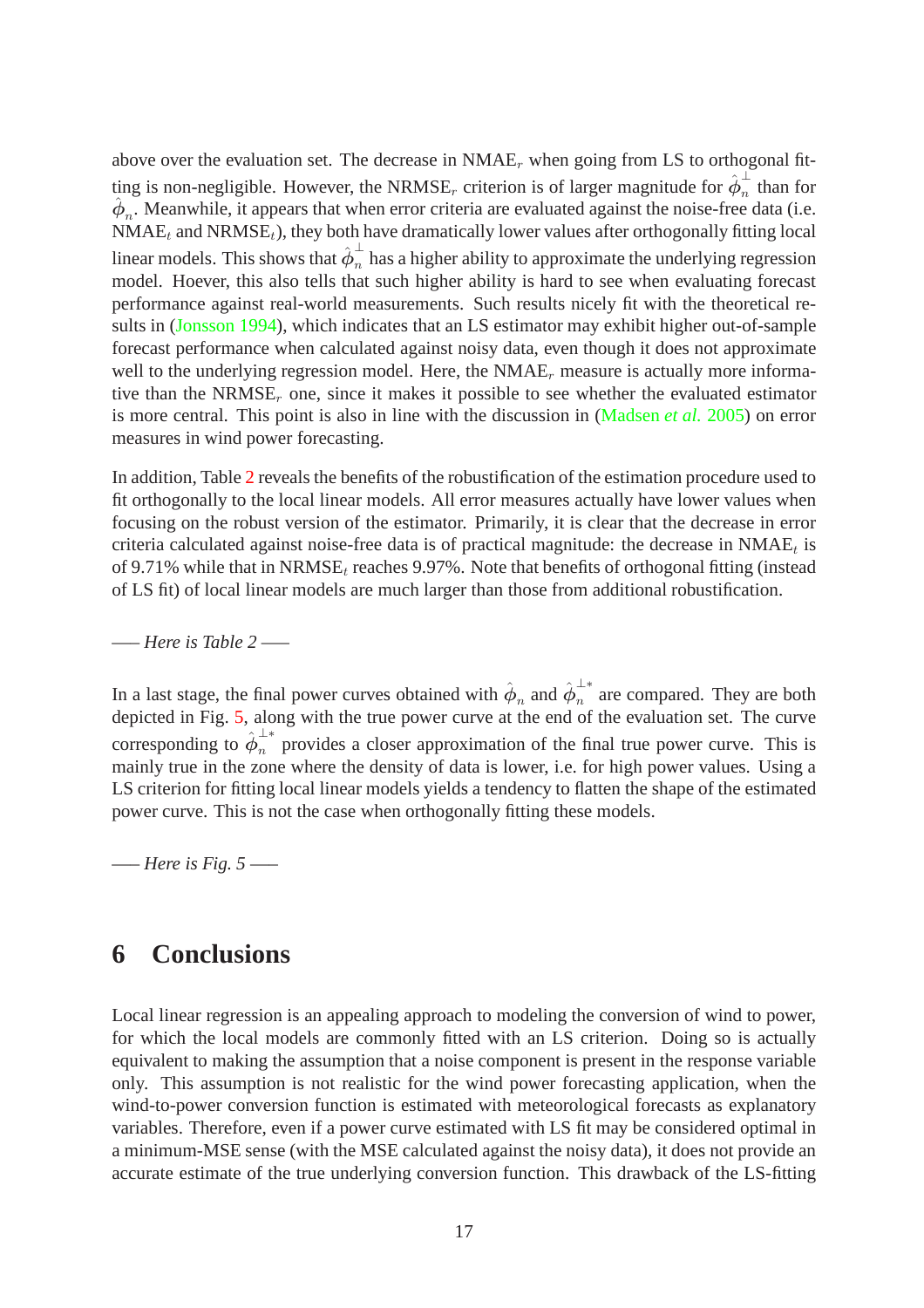approach has been clearly illustrated in the present paper.

In order to relax the assumption of the noise component being on the response variable only, the definition of local linear regression with orthogonal fitting has been introduced. This follows the concept of self-consistency, and has an aim similar to that of principal curves, though it is restricted to a nonparametric regression framework: it is to locally minimize the Euclidean distance between the observations and the estimated regression curve. In practice, the estimates of the local model coefficients are defined as those that minimize a TLS criterion. In order to accommodate long-term variations of the local model coefficients, an adaptive estimation method based on tracking of the left-most eigenvector of the augmented covariance matrix  $\mathbf{P}_n^+$ has been described. The interest of such a method is that it eliminates the need to compute a singular value decomposition every time a new observation is available, which significantly decreases computational costs. In addition, only the augmented covariance matrix  $\mathbf{P}_n^+$  needs to be updated and stored at each time-step. Note that it will be possible in the future to consider other recursive schemes to update  $P_n^+$ . More particularly, one may control the information content used to update  $\mathbf{P}_n^+$  in the direction of its largest eigenvalue, e.g. with selective forgetting methods [\(Parkum](#page-19-17) *et al.* [1992\)](#page-19-17).

The ability of local linear regression with adaptive orthogonal fitting to better estimate the true conversion function of wind to power has been shown from simulations on a semi-artificial dataset, i.e. for which both the true regression model and realistic simulated data were available. When calculating error criteria against the true regression model, the improvement achieved when applying the proposed regression and estimation methods is indeed significant. However, it has been clearly explained that such improvement is difficult to appraise when evaluating estimated regressions against corrupted data. This ability of better approximation of the underlying conversion process is a desirable feature for application to ensemble prediction of wind power. Future works will concentrate on evaluating the benefits of using the proposed regression method for this purpose.

## **Acknowledgments**

The authors greatly acknowledge Vattenfall Denmark for providing the data used in the present paper. The work presented is performed in the framework of the project 'High Resolution Ensemble for Horns Rev' (HRensembleHR), partly supported by the Danish Public Service Obligation (PSO) fund, under contract 2006-1-6387. Acknowledgments are due to three anonymous reviewers for their helpful comments and suggestions.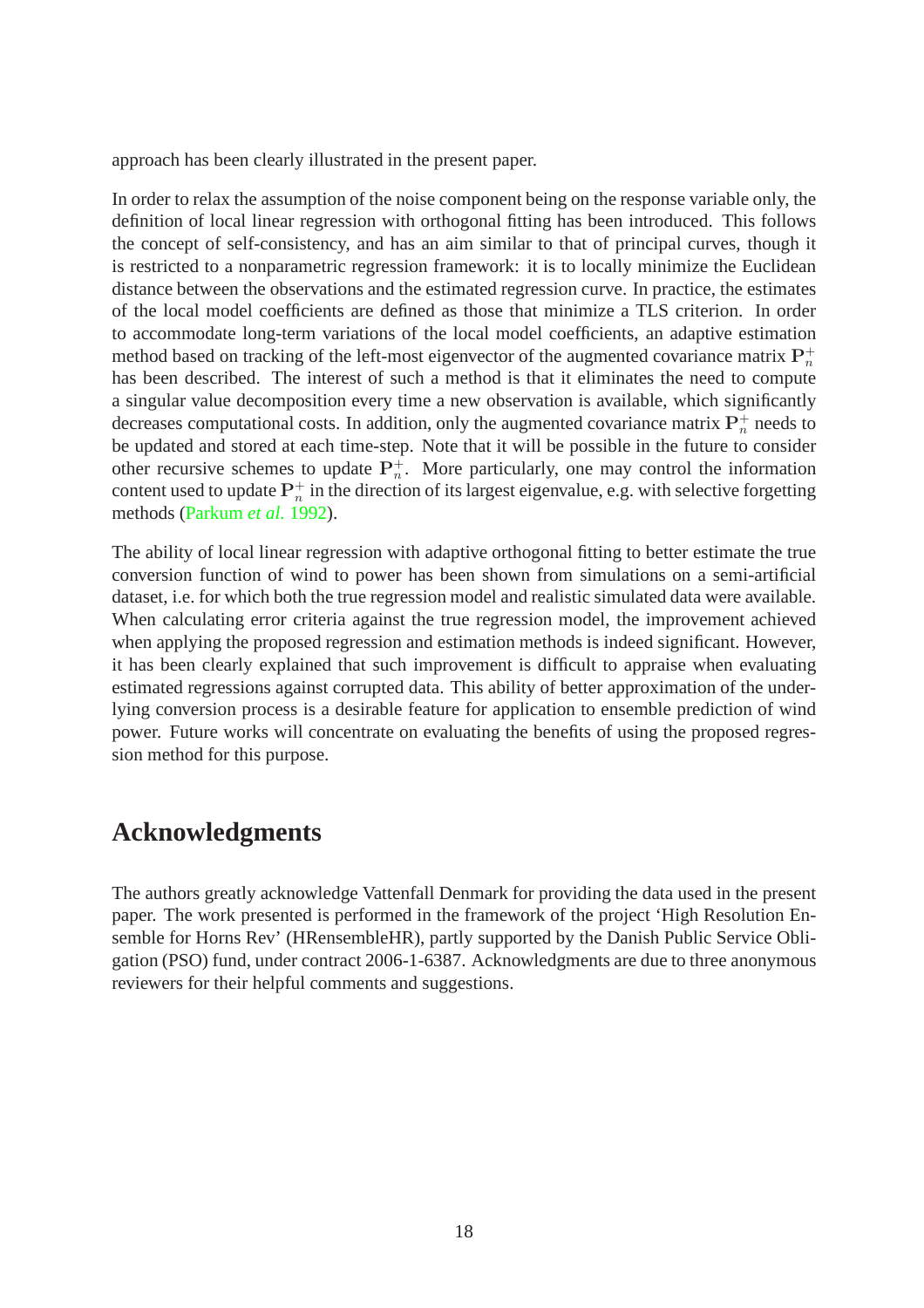### **References**

- <span id="page-18-7"></span>Carrol R.J., Maca J.D and Ruppert D. 1999. Nonparametric regression in the presence of measurement errors. Biometrika 86: 541-554.
- <span id="page-18-9"></span>Cleveland W.S. and Devlin S.J. 1988. Locally weighted regression: an approach to regression analysis by local fitting. J. Am. Stat. Assoc. 83: 596-610.
- <span id="page-18-10"></span>de Groen P. 1996. An introduction to total least squares. Nieuw Archief voor Wiskunde, Vierde Serie 14: 237-253.
- <span id="page-18-8"></span>Delicado P. 2001. Another look at principal curves and surfaces. J. Multivariate Anal. 77: 84- 116.
- <span id="page-18-5"></span>Einbeck J., Tutz G. and Evers L. 2005. Local Principal Curves. Stat. Comput. 15: 301-313.
- <span id="page-18-6"></span>Fan J. and Truong Y.K. 1993. Nonparametric regression with errors in variables. Ann. Stat. 21: 1900-1925.
- <span id="page-18-14"></span>Fan J., Hu T.C. and Truong Y.K. 1994. Robust non-parametric function estimation. Scand. J. Stat. 21: 433-446.
- <span id="page-18-11"></span>Felus Y.A. 2004. Application of total least squares for spatial point process analysis. J. Surv. Eng. 130:433-446.
- <span id="page-18-0"></span>Giebel G., Brownsword R. and Kariniotakis G. 2003. State of the art on wind power prediction. Technical report, Anemos project deliverable report D1.1, available online: http://anemos.cma.fr (last access: 15-05-2007).
- <span id="page-18-2"></span>Giebel G. 2005. Wind power prediction using ensembles. Risø National Laboratory, Wind Energy Department, Roskilde, Denamrk, Technical Report Risø-R-1527(EN).
- <span id="page-18-3"></span>Golug G.H. and Van Loan C.F. 1980. An analysis of the total least squares problem. SIAM J. Numer. Anal. 17: 883-893.
- <span id="page-18-12"></span>Golug G.H. and Van Loan C.F. 1996. Matrix Computations, John Hopkins University Press, Baltimore.
- <span id="page-18-4"></span>Hastie T. and Stuetzle W. 1989. Principal curves. J. Am. Stat. Assoc. 84:502-516.
- Hastie T. and Tibshirani R. 1990. Generalized Additive Models, Chapman & Hall/CRC, London.
- <span id="page-18-13"></span>Huber P.J. 1981. Robust Statistics, Wiley, New York.
- <span id="page-18-1"></span>Jonsson B. 1994. Prediction with a linear regression model and errors in a regressor. Int. J. Forecasting 10: 549-555.
- <span id="page-18-15"></span>Kelly G.E. 1992. Robust regression estimators - the choice of tuning constants. Statistician 41: 303-314.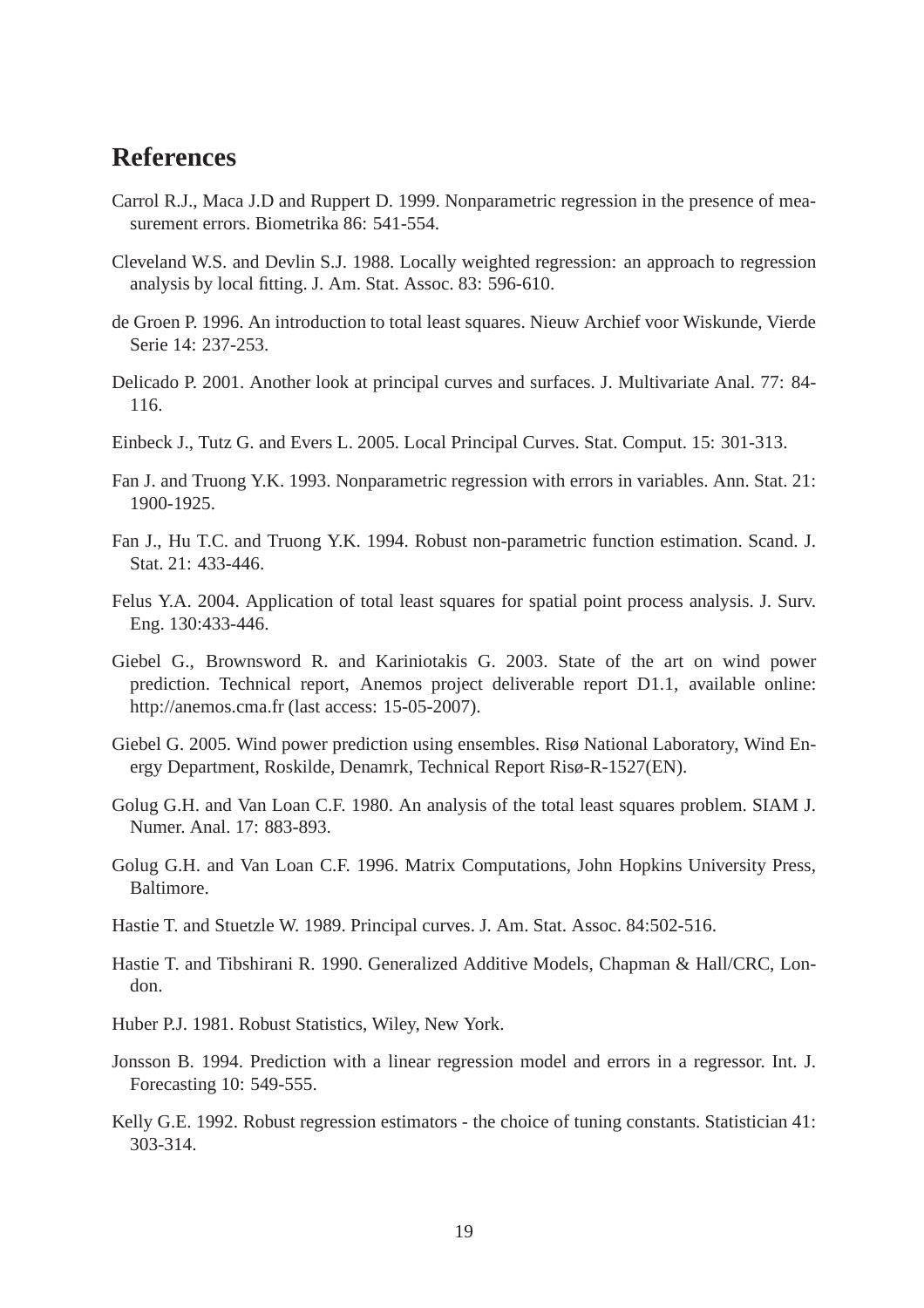- <span id="page-19-13"></span>Lange M. and Focken U. 2006. Physical Approach to Short-term Wind Power Prediction, Springer, Berlin.
- <span id="page-19-12"></span>Liavas A.P. and Regalia P.A 1999. On the numerical stability and accuracy of the conventional recursive least squares algorithm. IEEE T. Signal Proces. 47: 88-96.
- <span id="page-19-9"></span>Ljung L., Morf M. and Falconer D. 1978. Fast calculation of gain matrices for recursive estimation schemes. Int. J. Control 27: 1-19.
- <span id="page-19-11"></span>Madsen H. 2006. Time Series Analysis, Technical University of Denmark, Lyngby.
- <span id="page-19-16"></span>Madsen H., Pinson P., Kariniotakis G., Nielsen H.Aa. and Nielsen T.S. 2005. Standardizing the performance evaluation of short term wind power prediction models. Wind Eng. 29: 475-489.
- <span id="page-19-8"></span>Nielsen H.Aa., Nielsen T.S., Joensen A.K., Madsen H. and Holst J. 2000. Tracking time-varying coefficient functions. Int. J. Adapt. Control 14: 813-828.
- <span id="page-19-4"></span>Nielsen H.Aa., Nielsen T.S., Madsen H. Badger J., Giebel G., Landberg L., Sattler K., Voulund L. and Tøfting J. 2006. From wind ensembles to probabilistic information about future wind power production. Proc. PMAPS 2006, Prob. Meth. App. Pow. Syst., Stockholm, Sweden.
- <span id="page-19-1"></span>Nielsen T.S., Nielsen H.Aa. and Madsen H. 2002. Prediction of wind power using time-varying coefficient functions. Proc. 15<sup>th</sup> IFAC World Congress, Barcelona, Spain.
- <span id="page-19-17"></span>Parkum J.E., Poulsen N.K. and Holst J. 1992. Recursive forgetting algorithms. Int. J. Control 55: 109-128.
- <span id="page-19-14"></span>Pinson P. 2006. Estimation of the uncertainty in wind power forecasting. Ph.D. thesis, Ecole des Mines de Paris, Paris, France.
- <span id="page-19-3"></span>Pinson P. Nielsen H.Aa. and Madsen H. 2007. Robust estimation of time-varying coefficient functions – Application to the modeling of wind power production. Technical University of Denmark, Informatics and Mathematical Modeling, Technical report IMM-2007-09.
- <span id="page-19-2"></span>Sanchez I. 2006. Short-term prediction of wind energy production. Int. J. Forecasting 22: 43-56.
- <span id="page-19-7"></span>Tarpey T. and Flury B. 1996. Self-consistency: a fundamental concept in statistics. Stat. Sci. 11: 229-243.
- <span id="page-19-0"></span>Thor S.-E. and Weis-Taylor P. 2002. Long-term research and development needs for wind energy for the time frame 2000-2020. Wind Energ. 5:73-75.
- <span id="page-19-5"></span>Tibshirani R. 1992. Principal curves revisited. Stat. Comput. 2: 183-190.
- <span id="page-19-6"></span>Verbeek J.J., Vlassis N. and Kröse B. 2002. A k-segments algorithm for finding principal curves. Pattern Recogn. Lett. 23: 1009-1017.
- <span id="page-19-15"></span>Welsh A.H. 1994. Robust estimation of smooth regression and spread functions and their derivatives. Stat. Sinica 6: 347-366.
- <span id="page-19-10"></span>Yu K.B. 1991. Recursive updating of the eigenvalue decomposition of a covariance matrix. IEEE T. Signal Proces. 39: 1136-1145.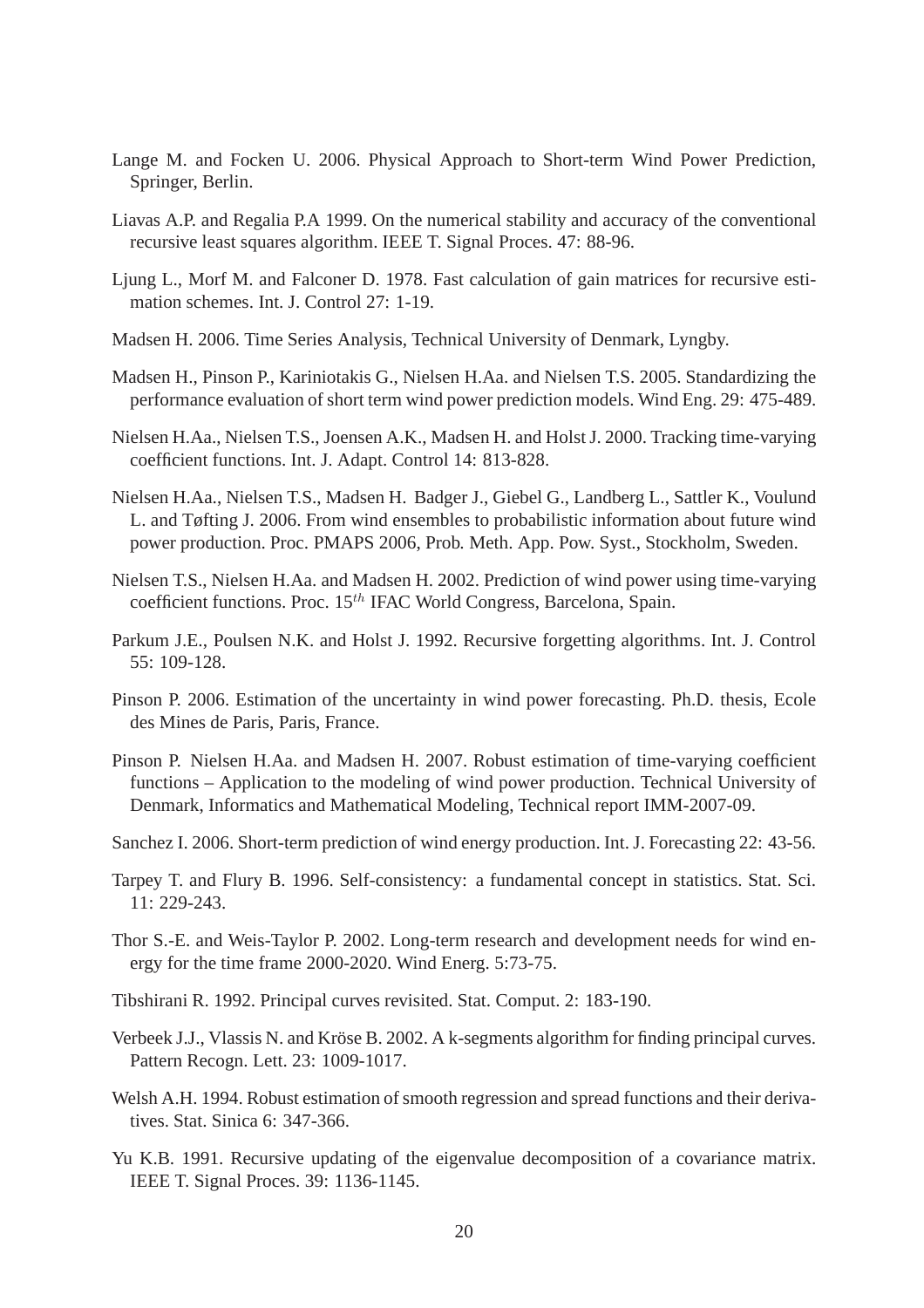

<span id="page-20-0"></span>**Fig. 1.** Fitting of a local linear model with LS and TLS criteria. In the former case, the distance to be minimized is measured along the y-axis (dashed line), while for the latter, this distance is that between the observation  $p_i$  and its orthogonal projection  $p_i^{\perp}$  $\frac{1}{i}$  on the curve (dash-dotted line). The fitting point  $\tilde{p}$  is represented by a square while the data points are represented by circles. For both types of fitting, the location of  $\tilde{p}$  on the u-axis is user-defined, while its position on the y-axis results from the fitting approach employed.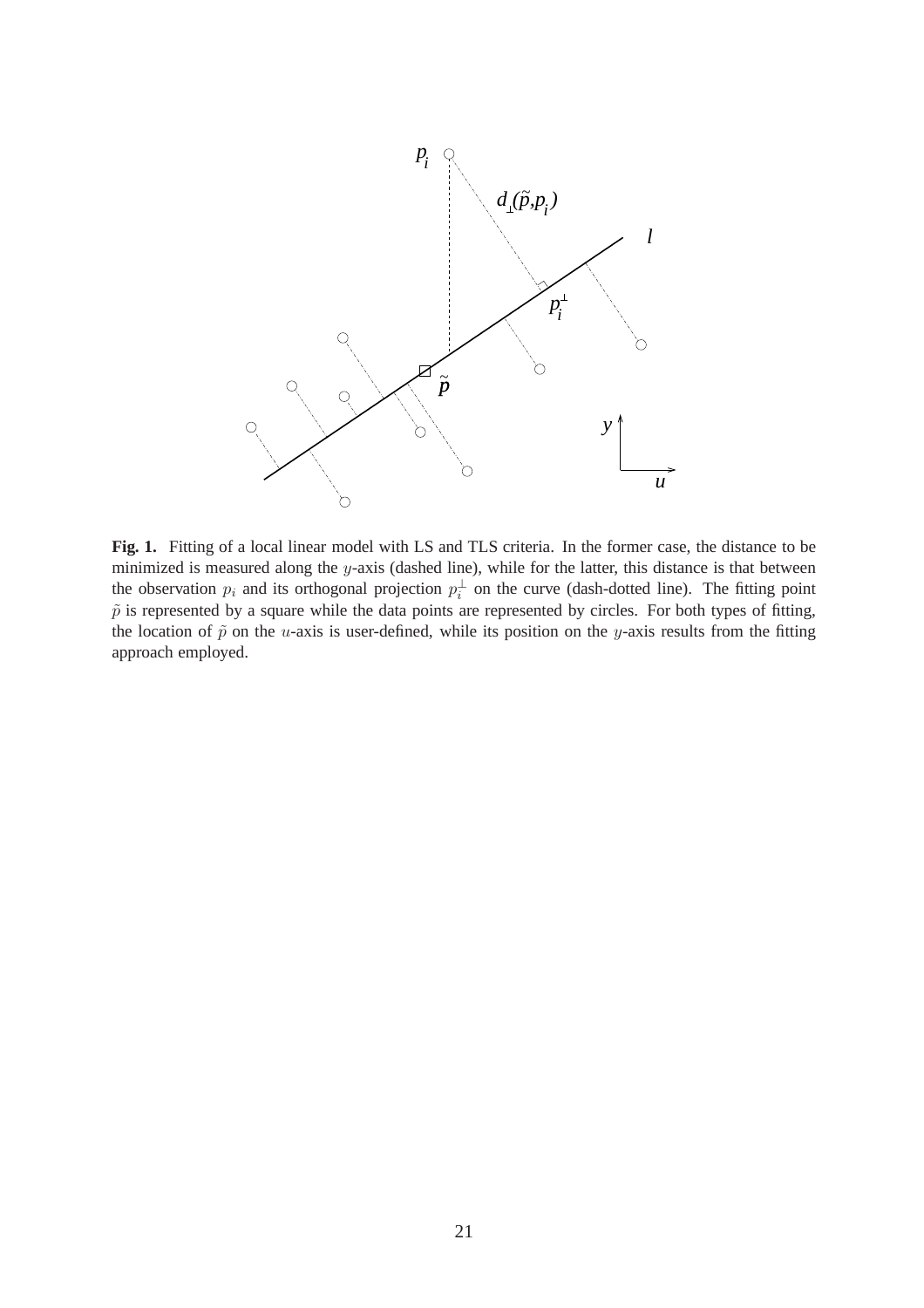

<span id="page-21-0"></span>Fig. 2. Model for the true power curve. This model consists in a double exponential function, whose parameters  $\tau_i$  linearly vary (in time) from  $\tau_1 = [10 \ 40]^{\top}$  to  $\tau_N = [11 \ 40]^{\top}$  over the dataset.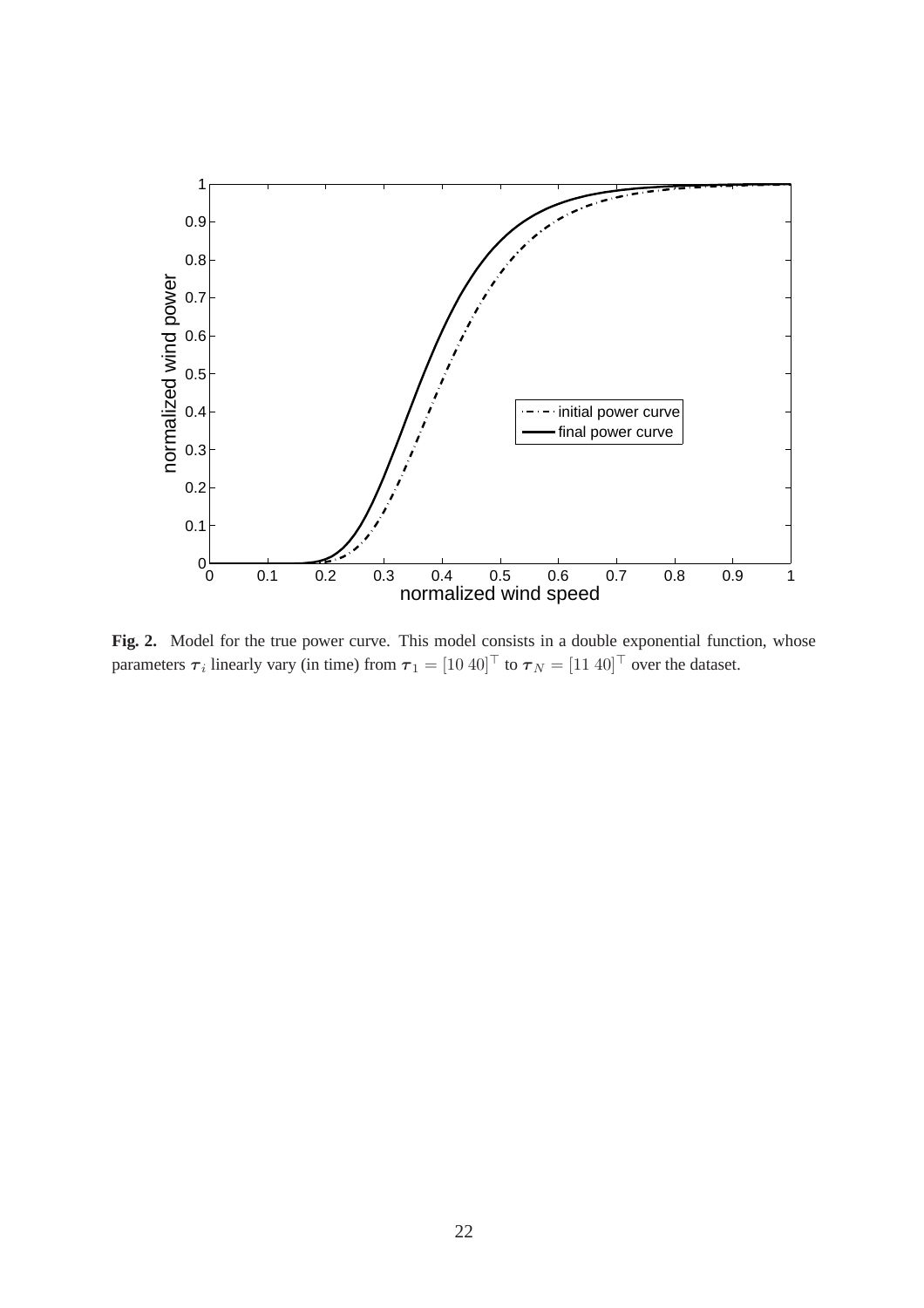<span id="page-22-0"></span>

(b) Corrupted nonstationary power curve

<span id="page-22-2"></span><span id="page-22-1"></span>**Fig. 3.** Simulated data. Both wind speed and power data defining the true power curve are corrupted with independent noise sequences. The noise sequences include additive and impulsive components.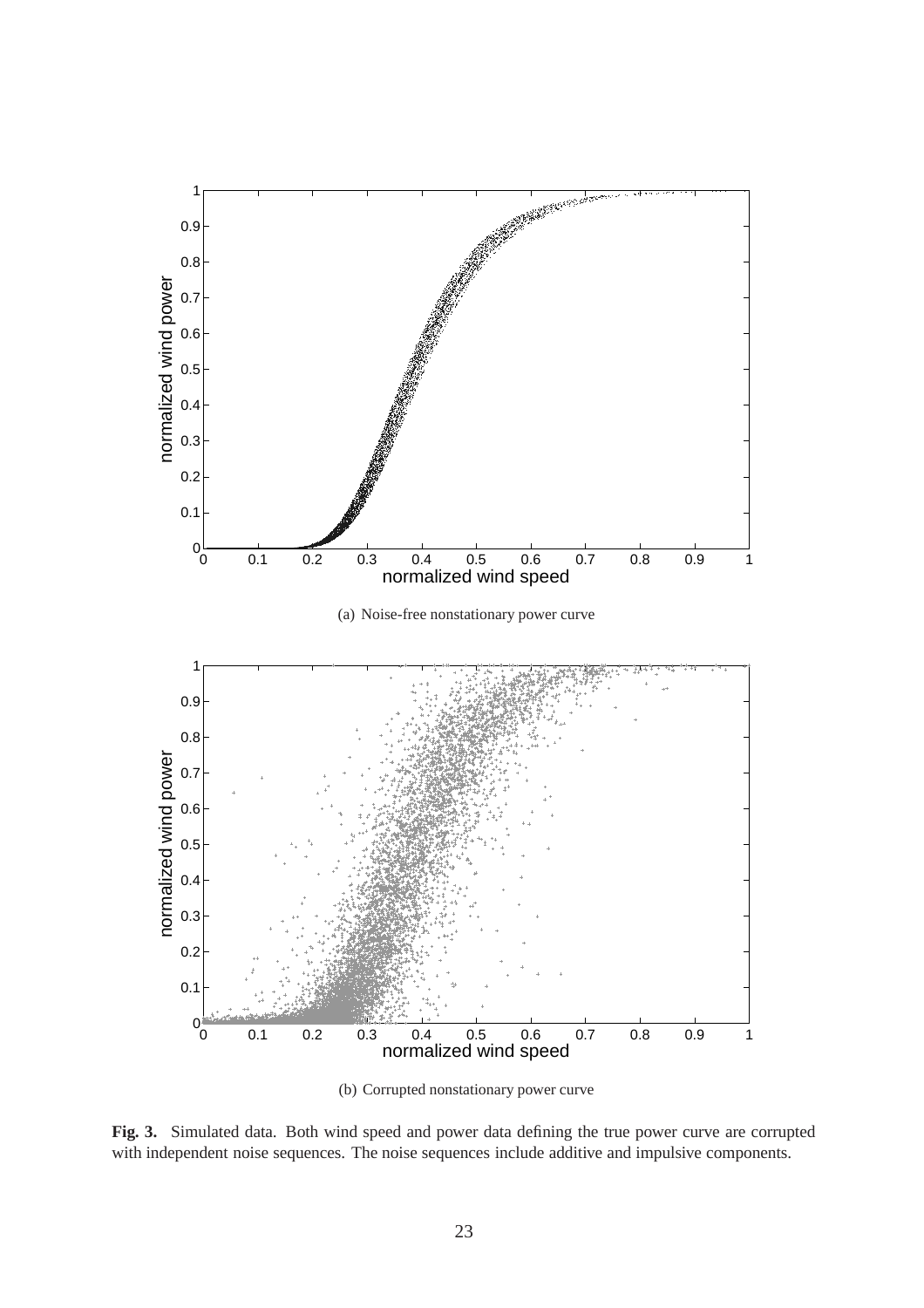

<span id="page-23-0"></span>**Fig. 4.** Evolution of the NRMSE<sub>t</sub> criterion as a function of the value of the threshold parameter  $c$  for  $\hat{\bm{\phi}}_n^{\perp *}$  $\overline{n}^*$ . The minimum NRMSE<sub>t</sub> is attained for  $c = 0.11$ .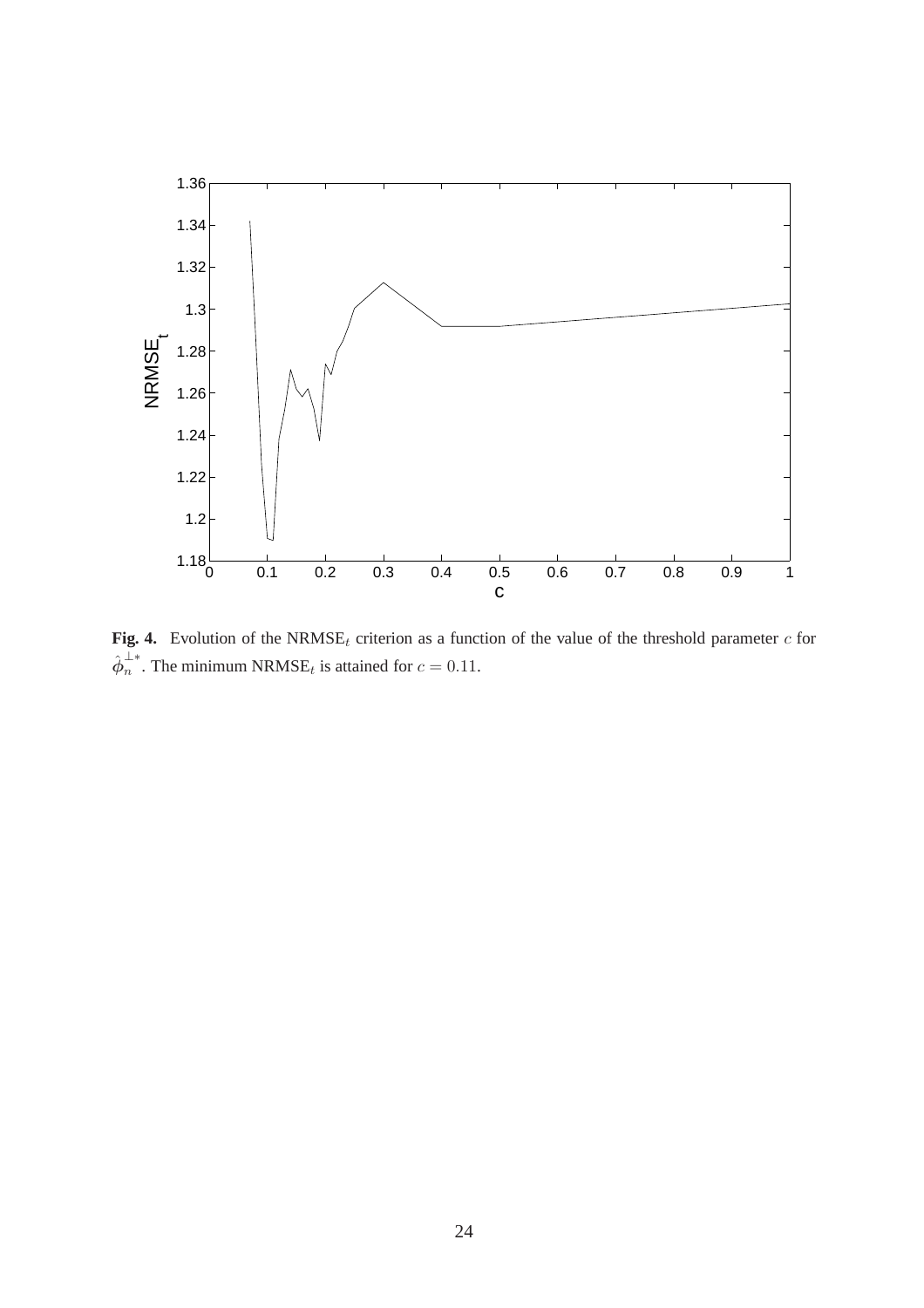

<span id="page-24-0"></span>**Fig. 5.** Comparison of the final power curves obtained with  $\hat{\phi}_n$  and  $\hat{\phi}_n^{\perp*}$  $\overline{n}$ , that is, from local linear regression whose coefficients are either fitted with an LS or a TLS criterion. One can visually appraise the greater ability of the former estimation method to yield a better estimate of the target regression.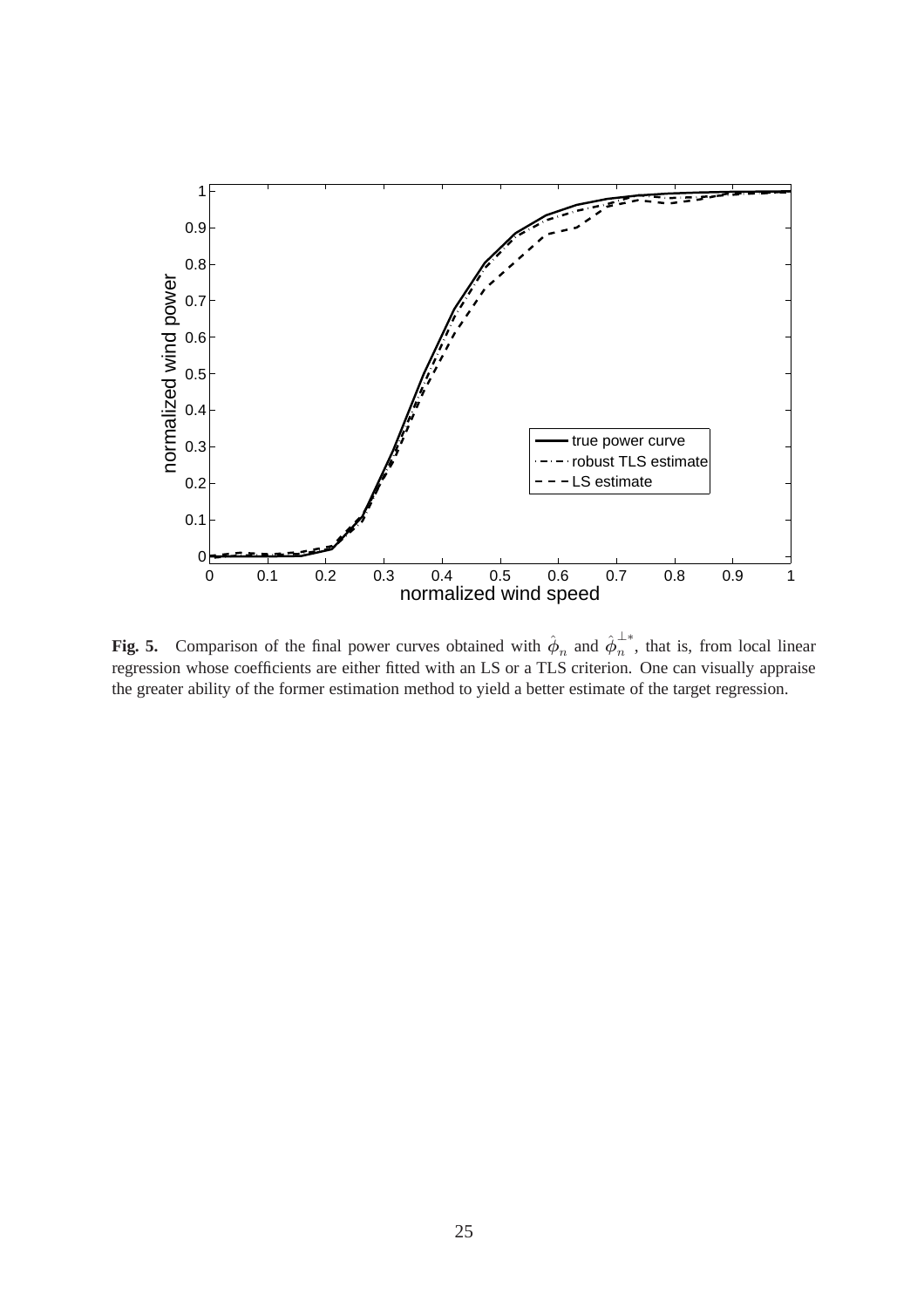<span id="page-25-0"></span>Table 1. Optimal tuning parameters when fitting local linear regression with LS and TLS criteria. They are obtained from a one-fold cross-validation procedure.

|             | $h_0$ | h1 |           |
|-------------|-------|----|-----------|
| LS fitting  | 0.024 |    | 1.5 0.987 |
| TLS fitting | 0.05  |    | 3.5 0.994 |